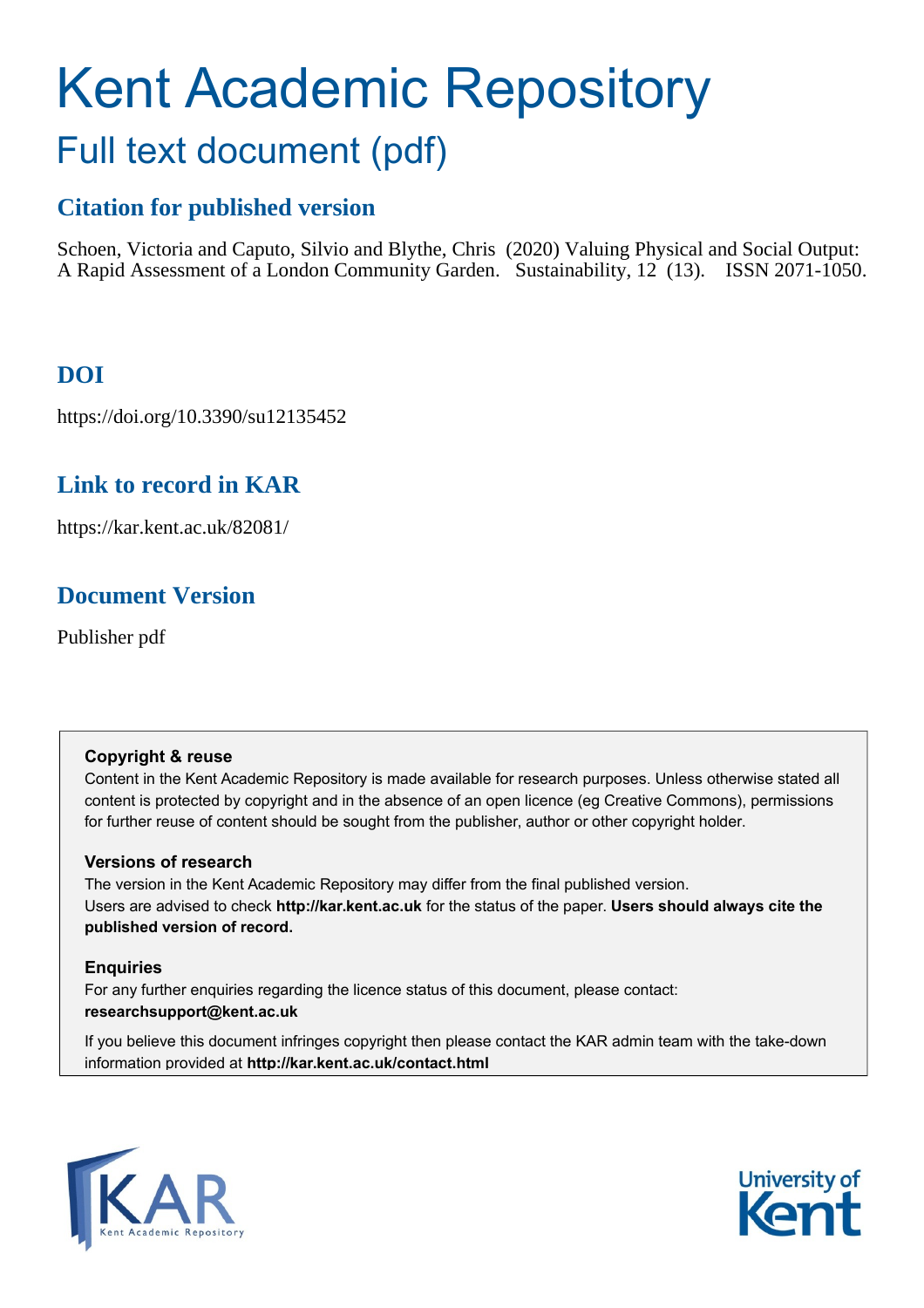



## *Article* **Valuing Physical and Social Output: A Rapid Assessment of a London Community Garden**

**Victoria Schoen 1,\*, Silvio Caputo <sup>1</sup> and Chris Blythe <sup>2</sup>**

- <sup>1</sup> Kent School of Architecture and Planning, University of Kent, Canterbury, Kent CT2 7NR, UK; s.caputo@kent.ac.uk
- <sup>2</sup> Social Farms & Gardens, The Greenhouse, Hereford Street, Bristol BS3 4NA, UK; chris@farmgarden.org.uk
- **\*** Correspondence: v.schoen@kent.ac.uk; Tel.: +44-1227-824701

Received: 4 June 2020; Accepted: 2 July 2020; Published: 6 July 2020



**Abstract:** The value of urban farms and gardens in terms of their potential for supplying a healthy diet to local residents is well known. However, the prime objective of these spaces often differs from one of food production with this being the means by which other outputs are achieved. Valuing these spaces that provide diverse benefits is therefore a complex exercise as any measure needs to incorporate their physical as well as their social outputs. Only through such an integrated approach is the true value of these gardens revealed and the scale of their potential for contributing to health agendas made apparent. Social return on investment studies can be heavily resource dependent and the rapid cost benefit approach advanced here suggests that with limited expertise and minimal invasion of volunteer and beneficiary time and space, a public value return on investment ratio can be estimated relatively rapidly using an 'off the shelf' tool. For the food growing area of a London community garden, a return on investment of  $£3$  for every  $£1$  invested is calculated. This demonstrates the contribution that community gardens can make to social wellbeing within cities and justifies a call for further recognition of these spaces in urban planning policy.

**Keywords:** urban agriculture/growing; community gardens; social cost benefit analysis

#### **1. Introduction**

The diverse benefits of community gardens have been widely reported in the literature [1–5] and are evident on numerous fronts including economic gain, environmental benefits, contributions to society, and improvements to a population's health and wellbeing. Whilst many previous studies have described and quantified the benefits from one dimension, research that has simultaneously quantified more than one element is lacking. This dearth of quantitative evidence regarding the contribution of community gardens risks failing to give the sector the objective, and potentially financial, recognition that it deserves.

As a contribution to the debate on the monetised benefits of community gardens, this paper uses a rapid cost benefit methodology to put a value to the social benefits emanating from one garden in central London and combines this with the economic value of fruit and vegetables produced. It calculates the public value return on investment (ROI) achieved by the garden and subjects this to various proposed changes in garden organisation to assess what the impacts are on this indicator. The approach has been developed and applied partly in response to calls from the community garden sector in the UK for a rapid assessment tool that has peer-review status and that can demonstrate the financial value of the garden's intangible outputs alongside their more conventional produce.

These intangible outputs, the multiple social benefits of community gardens, are much quoted in the literature. These spaces bring people together to work with one another, helping them to overcome loneliness and exclusion, to develop a skill as well as generating feelings of happiness and a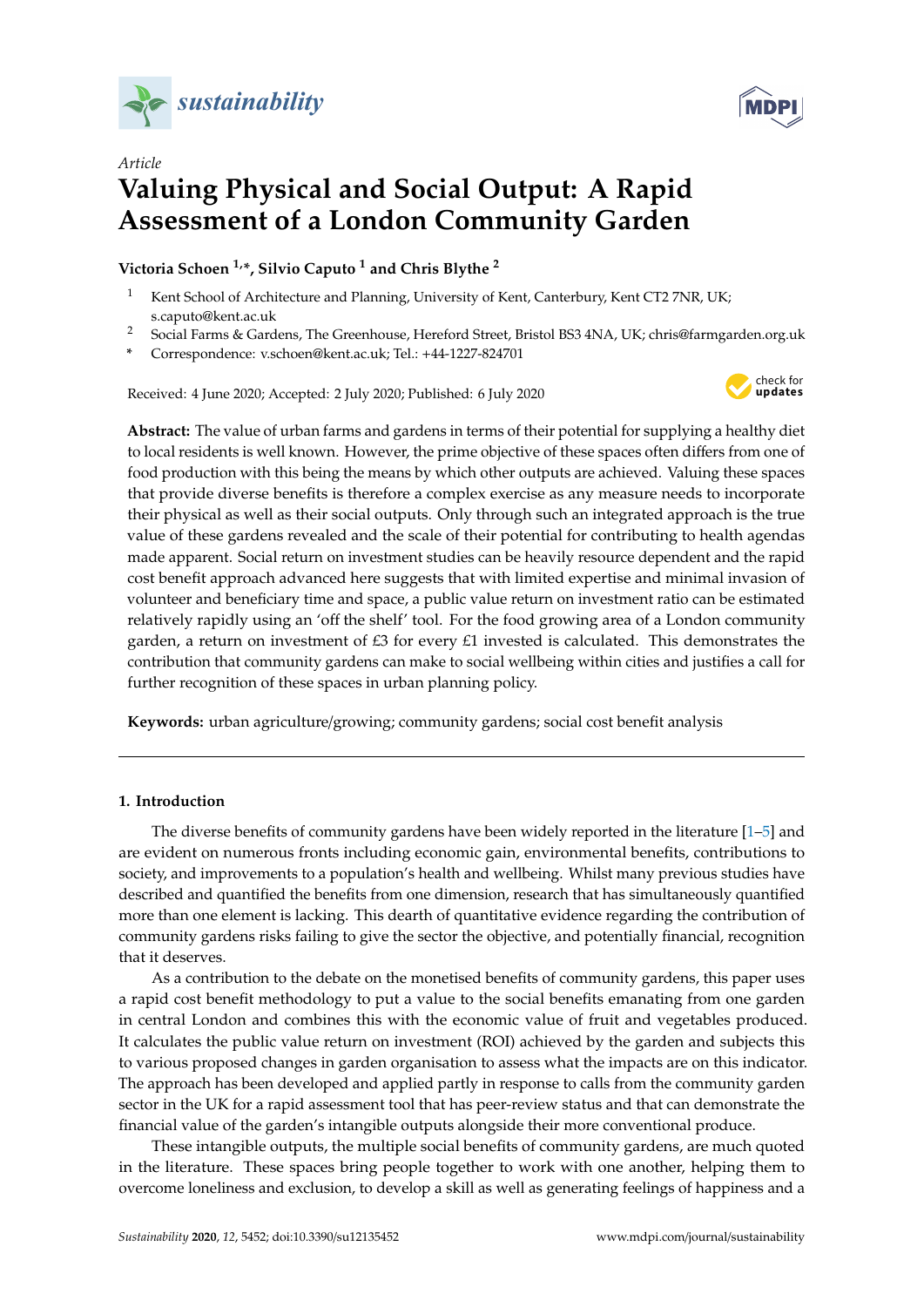sense of self-worth [6–8]. Gardens provide training opportunities for people of all ages and from all backgrounds as well as being able to help educate younger members of society in the origins of the food on their plates. Community gardens break up so-called food deserts, allowing local populations to access previously unavailable healthy food and school children to try foods that they would perhaps have not have chosen without the education or improved accessibility [6].

Fruit and vegetables direct from the garden often look more appealing and are certainly fresher, with the likelihood that uptake will be increased [5,9]. Gardeners and those living in communities surrounding the garden benefit from the produce that is on offer, particularly as prices may be lower as a result of the short supply chains. Better diet can help towards better physical health and help to reduce the burden of obesity and related illness which is prevalent in the UK [10]. The physical act of gardening also helps to maintain fitness, can improve mental health and lead to more healthy lifestyles [11]. For the UK community gardener, passing time and working in the garden brings personal advantage and simultaneously creates benefit for society and the public good, thereby enhancing individual gain.

In the UK, there is growing support for therapeutic and prescriptive gardening to assist individuals to overcome or live with mental health conditions [2,12–14]. Although acknowledging that it is difficult to specifically attribute improvements in mental health to gardening activities, there are a range of studies that report better social interactions between garden users, improved physical activity and general quality of life [15]. Mondelez's *Health for Life in the Community* programme reported in 2017 [16] that 87% of survey respondents had met new people since participating in its outdoor programme of Green Gym sessions and healthy eating sessions demonstrating the value of outdoor activity for reducing isolation and feelings of loneliness. Howarth et al. [15] having reviewed the body of evidence on the impact of gardens on physical and mental health and wellbeing, summarise the areas where gardens contribute as being: reduced social isolation; improved physical activity; improved nutritional intake; reduced anxiety and stress; reduced depression; and, individual and community wellbeing [15].

However, studies that value both the physical as well as the social outputs of community gardens specifically are few. This may be due to the complexity of measuring social outcomes [17] as well as the time requirement for this and for recording the physical output of community spaces. Measurement tools have been developed (for example, Farming Concrete [18], Harvest-ometer [19], and MYHarvest [20] are all online tools for recording farm or garden output). However, these do not allow for a valuation of garden produce over time for individual gardens while simultaneously putting a monetary value to the wellbeing improvements recorded by those volunteering in the gardens.

Buckley and Peterson [21] provide a basic guide to cost benefit analysis (CBA) for 'urban agriculture' but examples of the application of this methodology are absent. A social return on investment (SROI) study was completed for Gorgie City Farm Community Gardening Project in 2011 [22]. An SROI "measures change in ways that are relevant to the people or organisations that experience or contribute to it. It tells the story of how change is being created by measuring social, environmental and economic outcomes and uses monetary values to represent them" [23]. It largely derives from cost benefit analysis (CBA) but is much more heavily dependent on stakeholder involvement in determining measurement indicators [17]. In this way, SROI is more likely to include benefits that are obvious to service users, but perhaps less obvious in terms of financial indicators. Because of the resulting divergences in sets of indicators between organisations, it is recommended by the SROI Network that results are not compared between organisations but may be used over time within an organisation to study the effects of internal changes. Where a study is evaluative as opposed to a forecast, there is a need to report on the outcomes achieved and if data is not regularly collected as a project progresses, then it can take many months to gather this data through contact with various stakeholders [23].

The Gorgie City Farm SROI found a ratio of £1:£3.56, i.e., for every pound invested in the project in 2009, a total of £3.56 of social value was generated. Despite such a return, Gorgie City Farm closed at the end of 2019. It has since reopened, but its initial difficulties demonstrate how a lack of recognition of its substantial contribution to society makes it difficult to continue to operate with limited funds.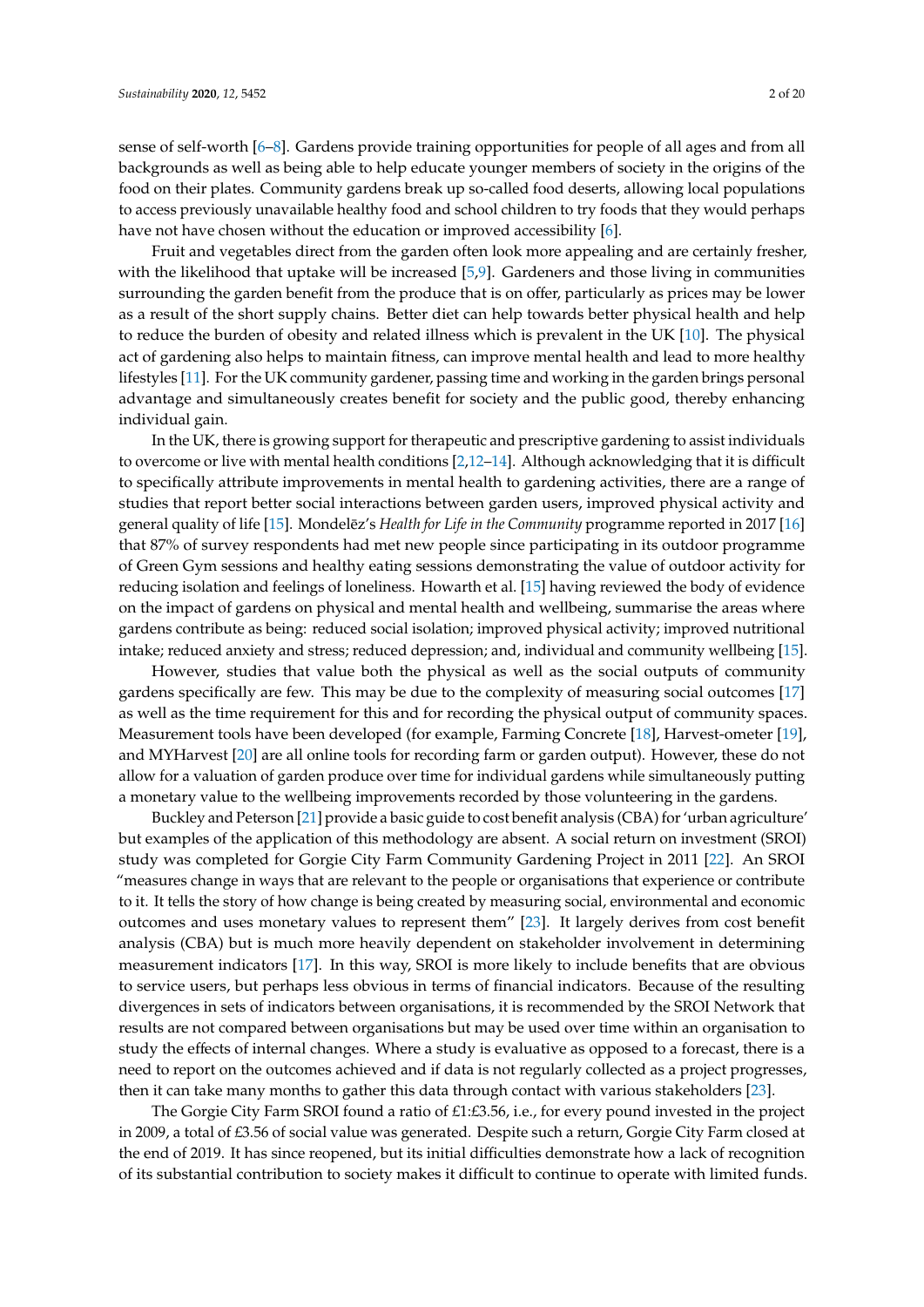In this SROI analysis, no allowance appears to have been made for any physical output from the project, with all benefits accrued being social returns to the various beneficiary groups.

Other food and community based SROI studies have been completed, but not for community gardens per se. A 2013 study by the University of Gloucestershire's Countryside and Community Research Institute (CCRI) of three food growing case study projects from the Big Lottery funded Local Food programme found a return on investment (ROI) of £6 to £8 for every £1 invested in the programme in terms of economic and social returns [24]. A study that looked at the SROI of The Wildlife Trusts' volunteering programmes found an ROI of £6.88 for every £1 invested for people with low levels of wellbeing at the start of the programme, and an ROI of £8.50 for every £1 invested for people with average to high wellbeing at the start of the programme [25]. A 2016 SROI evaluation of The Conservation Volunteers' Green Gym programme that provides opportunities for volunteers to work together in outdoor activities, found an ROI of £4 for every £1 invested [26].

SROI derives from CBA [27], a methodology that allows for the inclusion of the social and environmental effects of a project or other intervention but is less heavily dependent on stakeholder engagement than SROI, possibly allowing a more rapid analysis to be undertaken. The approach applied in this paper to value the costs and benefits of a London community garden follows a cost benefit methodology rather than an SROI.

The community gardening sector makes a valuable contribution in terms of social benefits but harnessing any income as a result of this is difficult without demonstrating the monetary value of such gardens to society. Community gardens earn an income from sales of produce and outreach activities and they use this, as well as grant income, to fund their social provision. These activities generate little or no income. Putting a monetary value to the services provided should assist the sector in gaining recognition for the savings it makes for society. It also adds to debates on the future of the UK social services sector and the potential role of organisations offering therapeutic gardening sessions as a means of reducing the burden on the NHS. Overweight and obesity alone are forecast to cost the NHS £9.7 billion by 2050 and the wider annual cost to society will reach £49.9 billion by this time [28]. Barry and Blythe [2] identify these predicted costs as one of the drivers behind increased dialogue between health and 'green' organisations, increased focus by the NHS on improving its own greenspaces, and increased use of social prescribing.

The current research has three main objectives. The first is to demonstrate the application of an off-the-shelf tool to calculate the cost to benefit ratio of a London community garden. The tool selected has been used to evaluate large public sector projects but as yet there is no evidence of its application in smaller scale community-led initiatives. Using a simplified CBA tool allows non-experts who would not be confident with conventional CBA methodology to complete a rapid summary of garden 'performance' and could help with garden planning when different planting schedules or social activities are being considered. Secondly, by explaining the approach to cost benefit analysis used for this case study garden, it is anticipated that the tool will become more accessible to those working in community gardens and potentially other community based initiatives whose experience of using the method of analysis is limited. Being relatively simple to conduct, it allows for implementation by non-trained staff in a short time period, acknowledging the many demands on frequently overstretched garden employees and volunteers. These first two objectives are addressed in Section 3 of the paper where the implementation of the tool is explained and the relevance to the community garden discussed.

The third objective of the paper is to use the tool to demonstrate the social value of one community garden in London and to discuss the implications of such value in terms of policy. Calculating the public value return on investment provides the garden with a means to introduce hard data into funding applications. Much of the SROI work done to date has been reported in project documents and whilst valuable to the organisation and its funders, lacks the peer review that academic journal publication offers. By introducing a more formal valuation of the community garden sector to the academic arena should help to validate claims made in future funding applications put forward by this, and hopefully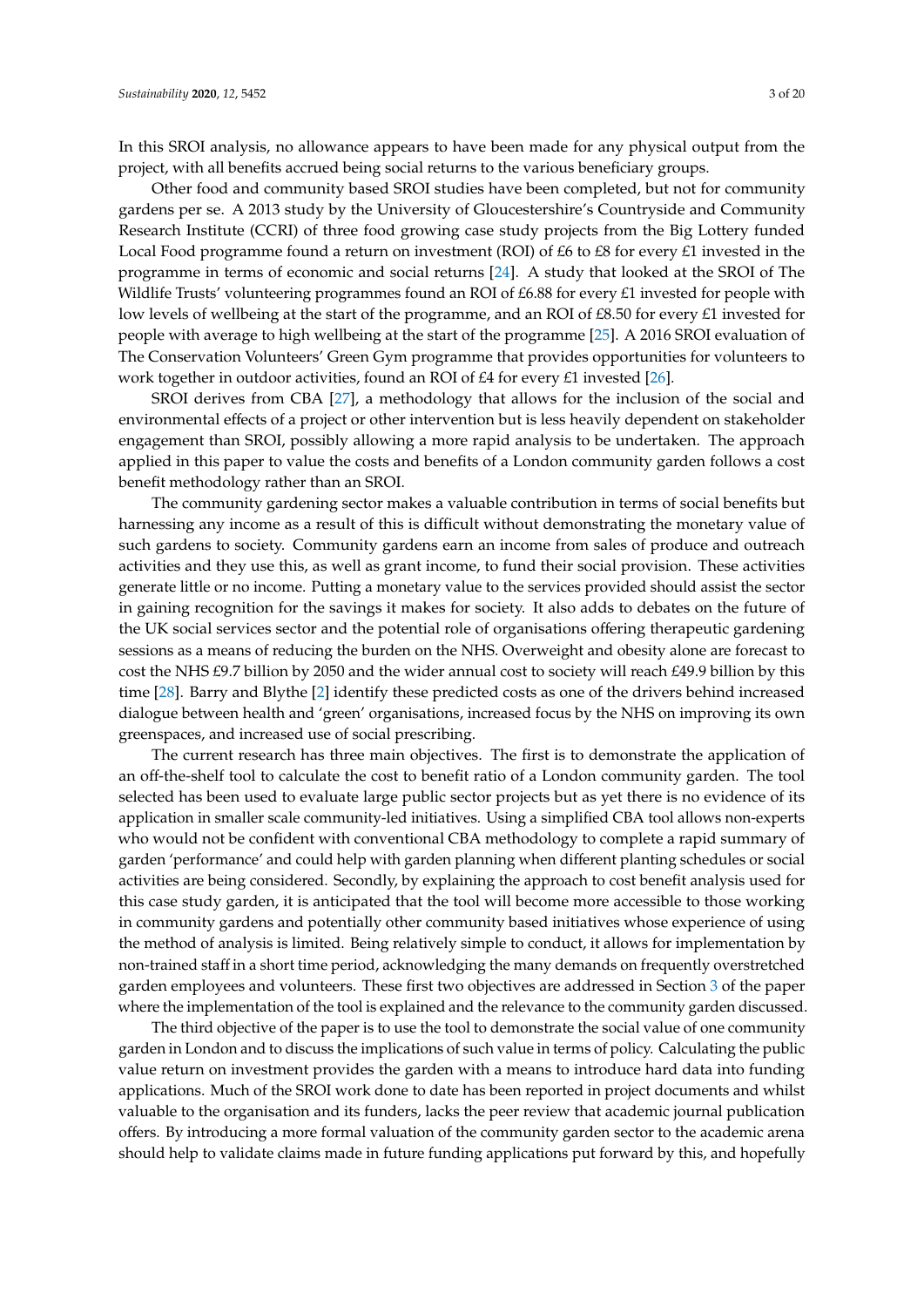other, community gardens in the UK. It should also enable them to gain greater recognition in urban planning and food policy debates. This last objective is addressed in the Discussion in Section 4.

#### **2. Methods**

Using a published tool, the method employed here calculates the public value return on investment of a London community garden. Public value represents the overall benefit to the public of a project or initiative and includes improved health and wellbeing as well as economic growth [29]. The analysis takes data from in-depth interviews with staff at a London case study garden and combines this with information gathered by the FEW-meter project (see Appendix A for a description of the project). In the UK, nine case study community gardens in London recorded harvest data during the 2019 growing season. The case study garden considered in this paper was one of the nine FEW-meter participants and their harvest data was used to inform the analysis presented. In addition, volunteers to the nine gardens were asked to complete a short questionnaire that included a section on the impact on their health and wellbeing as a result of participating in the garden. The results of this survey were used to derive the 'affected population' estimates for the CBA, as described later in the paper.

The cost benefit tool selected for the analysis was the Greater Manchester Combined Authority (GMCA) Cost Benefit Analysis (CBA) Excel tool [30] that allows for the calculation of the return on investment in the community garden. This tool was initially developed by the research team at GMCA in 2011 and was adopted as supplementary guidance to support the CBA recommendations of the HM Treasury Green Book (Central Government Guidance on Appraisal and Evaluation) [29,31] in 2014. The tool has been continually updated and used widely to evaluate the financial, economic and social benefits accruing to individuals and businesses as a result of different projects or interventions. Examples of its application by local and national government, CSOs and emergency services are available [32–35].

A team from GMCA provided training to volunteers and employees of gardens that are members of Social Farms & Gardens in March 2019 in the basics of using the CBA tool and provided a short manual on the key elements of how to apply the methodology [36]. The decision to apply the tool in a FEW-meter project case study garden came as a result of the feedback from this training, where attendees noted that it was, 'Very useful training of a critical area for improving services and increasing access to funding' and that the tool 'can demonstrate benefits to service users in the whole organisation, good for grant applications' and its application would be, 'a way to quantify our value to the borough' [37]. However, participants also mentioned the need for a more simple tool/model and in later discussions with FEW-meter garden staff who attended the event there was confirmation of its potential usefulness but concerns about the complexity of its application.

Further detail on the mechanics of this tool are available on GMCA website: it uses pre-uploaded reference guides to value the benefits from different social outcomes of a project. In discussions with the garden concerned, the tool has been adapted to fit the specific circumstances in terms of size and make-up of beneficiary groups, retention rates and expected outcomes, with assumptions and measurements outlined below. Whilst two outcomes and four benefits were selected for this case study, the tool offers a menu of many other different potential outcomes from social interventions. For example, where a garden runs classes for school children or training sessions for the unemployed, outcomes such as reduced truancy or increased employment may be selected to measure impact, with values for these benefits already included in the model.

As much of the valuation data is already made available through the GMCA tool, it offers a relatively 'rapid' means by which to complete a CBA. This term borrows from the development literature where a 'rapid rural appraisal' is carried out by a team of staff from different disciplines in a short period, making use of secondary data and more informal data collection procedures [38–40]. This recognises the many demands on garden staff who are frequently employed part-time, on fixed term contracts dependent on grant funding with a busy schedule of volunteers and visitors to organise in addition to garden administration. The simplified CBA methodology advanced here does not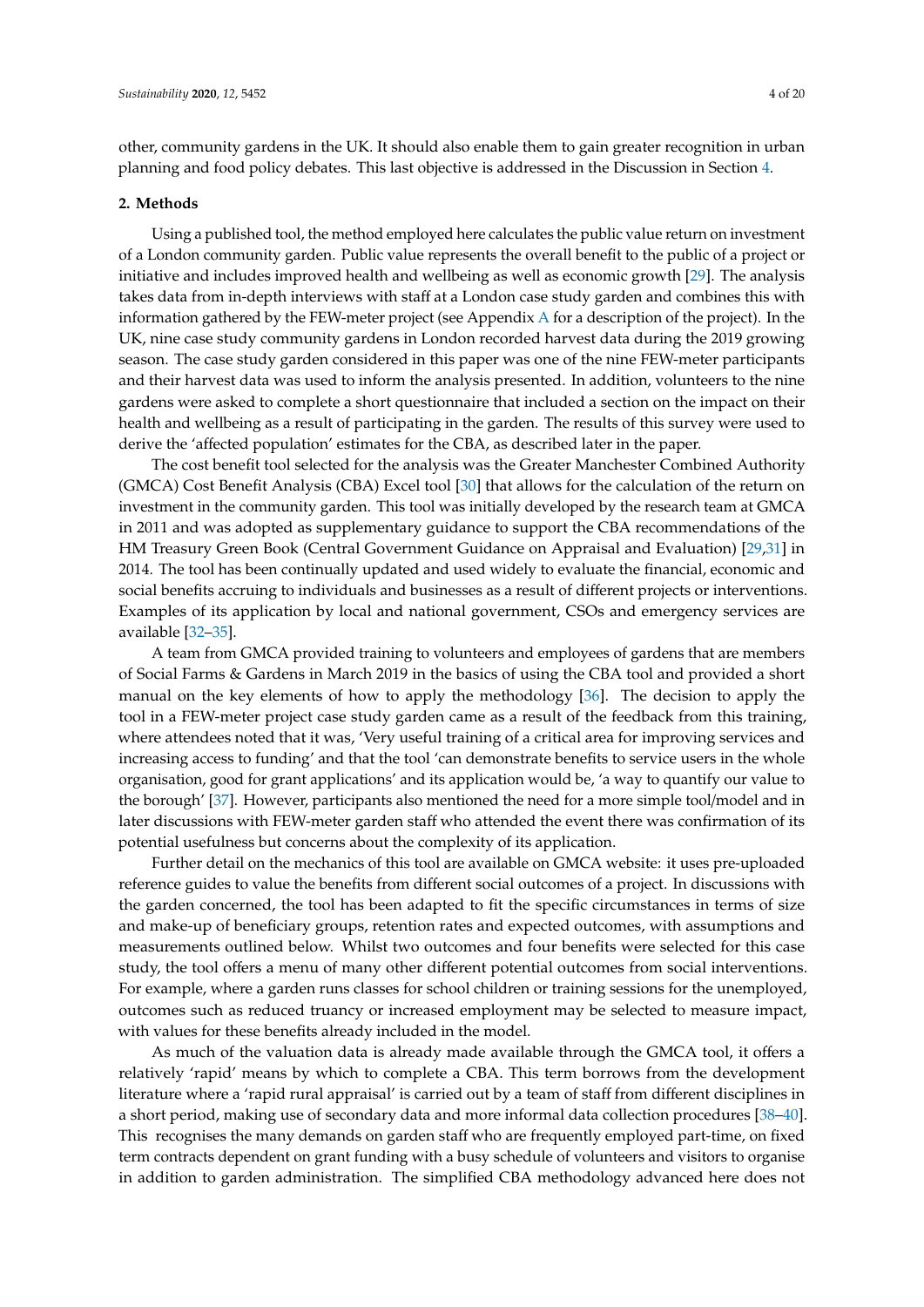include the depth and rigour of analysis that is usual in an economist-led evaluation, but its purpose is to provide a methodology that is accessible to a wider audience which would not be experienced in the use of conventional CBA. One of the authors is a community gardening practitioner and is aware of the need amongst urban gardeners and growers of a method to quantity their garden's contribution to society that meets these requirements.

A first iteration of the model was run using data obtained from the case study garden and the findings from this were discussed with the garden staff. After this, the model was adjusted to allow for modifications in some of the underlying assumptions regarding the numbers benefitting from participation in the garden. The results of this second iteration are described here.

#### **3. Computing the CBA** physical and emotional wellbeing of those living and working in the locality and surrounding areas.

In order to demonstrate how the CBA tool can be used within the community garden setting to generate a rapid assessment of physical and social output and to assist with internal planning, it was applied here to the food growing area of a London community garden. The garden (illustrated in Figure 1) was established by the local community in the early 1980s and aims at improving the physical and emotional wellbeing of those living and working in the locality and surrounding areas. It offers a range of facilities, including a football pitch, a children's play area, a café, community rooms, a safe area for mother and baby groups, small allotments for local growers and a community food growing area for momer and baby groups, small allocated for focal growers and a community rood growing<br>area. There are numerous activities on offer: sports training for young people, community classes that cross the age divide, horticultural therapy for adults with learning disabilities and mental health issues and sustainable food growing to supply the onsite vegan café. The total site occupies approximately 1400 m<sup>2</sup> with the food growing area accounting for about one quarter of this space (350 m<sup>2</sup>). do there are hamerous activities on oner, sports training for young property community classes in



**Figure 1.** Food growing area of the case study London community garden. **Figure 1.** Food growing area of the case study London community garden.

Project income for the year to March 2019 totalled approximately £371,000 of which 60% was earned from room and pitch hire and sales from the café; 27% came from grants and 12% from the local authority (and 1% from interest earned). The financing from the local authority will draw on the operation of the food growing area. However this wider effect is not considered in the simplified  $CBA$  model as it is presented here. taxpayer resource and that is an additional cost to society reflected in a higher deadweight loss from

The CBA is formed of two parts—the presentation of costs incurred by the project over the course of the year and calculation of the value of the observed benefits from the project in the same year.

#### *3.1. Assessing the Costs*

Cost data was collected during an interview with the project director in which all invoices for the project for 2019 were reviewed. From these, the costs relating to the food growing area were selected, and for some that applied to the project as a whole, a proportion was attributed to the food growing part. There are six different types of cost, shown in Table 1.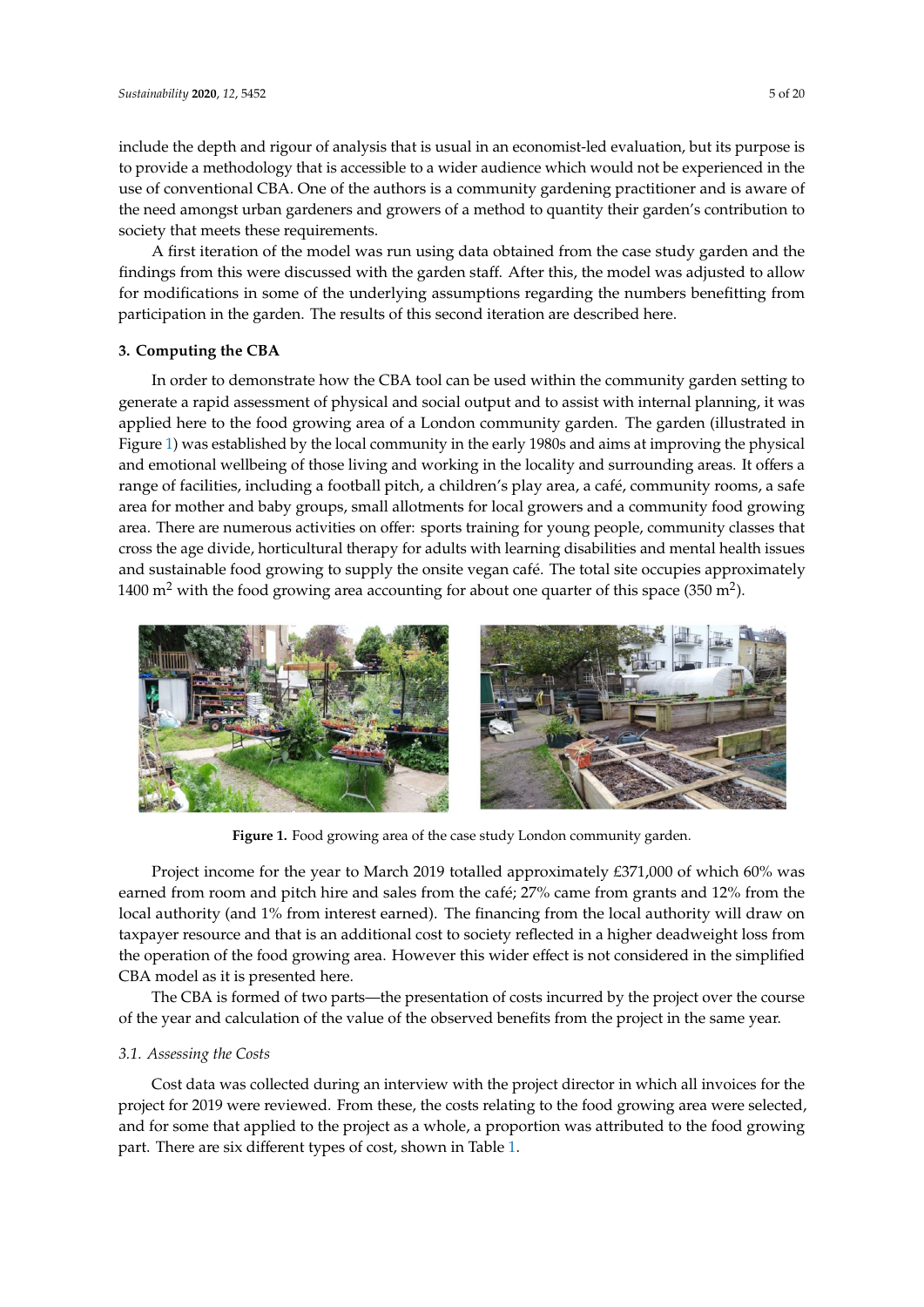| Cost Type                                   | <b>Detail</b>                                                                         | <b>Total Cost 2019</b> |
|---------------------------------------------|---------------------------------------------------------------------------------------|------------------------|
| Costs applying to whole site $1$            | Water, rent, refuse collection, business rates,<br>insurance                          | 4476                   |
| Garden maintenance                          | Maintenance of the food growing area                                                  | 637                    |
| Consumables                                 | Seeds, petrol, compost, pots, garden<br>implements                                    | 1038                   |
| Replacement costs                           | Small garden tools                                                                    | 221                    |
| Salaries and associated<br>employment costs | Salaries, training, DBS checks, travel                                                | 41,098                 |
| Volunteer labour input                      | 3571.5 total hours of volunteer time @<br>£10.55 per hour (London Living Wage) $[41]$ | 37,679                 |
| <b>TOTAL COST</b>                           |                                                                                       | £85,148                |

**Table 1.** Costs of garden operation in 2019

 $1$  These are taken as 25% of the cost for the entire site, based on an estimation that the food growing area accounts for 25% of the physical space.

- 1. *Costs applying to the whole site:* these include water, rent, rubbish collection, business rates and insurance and apply to the whole garden area. In agreement with the project director, for the CBA, these are estimated at one quarter of the total project cost, based on the physical area occupied by the food growing area.
- 2. *Garden maintenance:* these are costs involved in maintaining the garden area such as repairs to infrastructure and Skip hire.
- 3. *Consumables:* these are annual costs for items used for food and plant production, such as seeds, compost and petrol.
- 4. *Replacement costs:* these are directly attributable to the food growing area and include items such as secateurs, watering cans, gloves and sharpening tools. A similar outlay is made on such small tools each year.
- 5. *Salaries and associated employment costs:* Salaries allow for 2.2 FTE staff plus training and DBS costs.
- 6. *Volunteer labour input:* there are four main groups of volunteer gardeners working in the food growing area. Whilst these individuals receive no payment, in the CBA their time is valued, on the assumption that without this labour input, paid labour would be employed. The issue of valuation of volunteer time is discussed further in Section 3 of the paper. The groups of volunteers are as follows:
	- Adults with learning disabilities from a local college: 399 h of unpaid labour per year.
	- Adults with mental health and associated issues: 630 h of unpaid labour per year.
	- Elderly gardeners: 1980 h of unpaid labour per year.
	- Fit adults: 562.5 h of unpaid labour per year.

This gives a rounded total of 3572 h of unpaid labour per year. On the advice of the project manager, this has been valued at the 2018/19 London Living Wage rate of £10.55 per hour, the rate on which the garden bases its staff salaries. This is similar to the figure of £10 per hour suggested by the Heritage Fund for the lowest of three grades of volunteer labour: Professional (£50 per hour), Skilled ( $\text{\pounds}20$  per hour) and Volunteer ( $\text{\pounds}10$  per hour) [42].

#### *3.2. Assessing the Benefits*

Assessing the benefits within a CBA, simplified and conventional, is more complex given that health and social benefits are difficult to quantify and thus to value. Social benefits are achieved by improvements in wellbeing but such a qualitative indicator is difficult to value. Vardakoulias [27]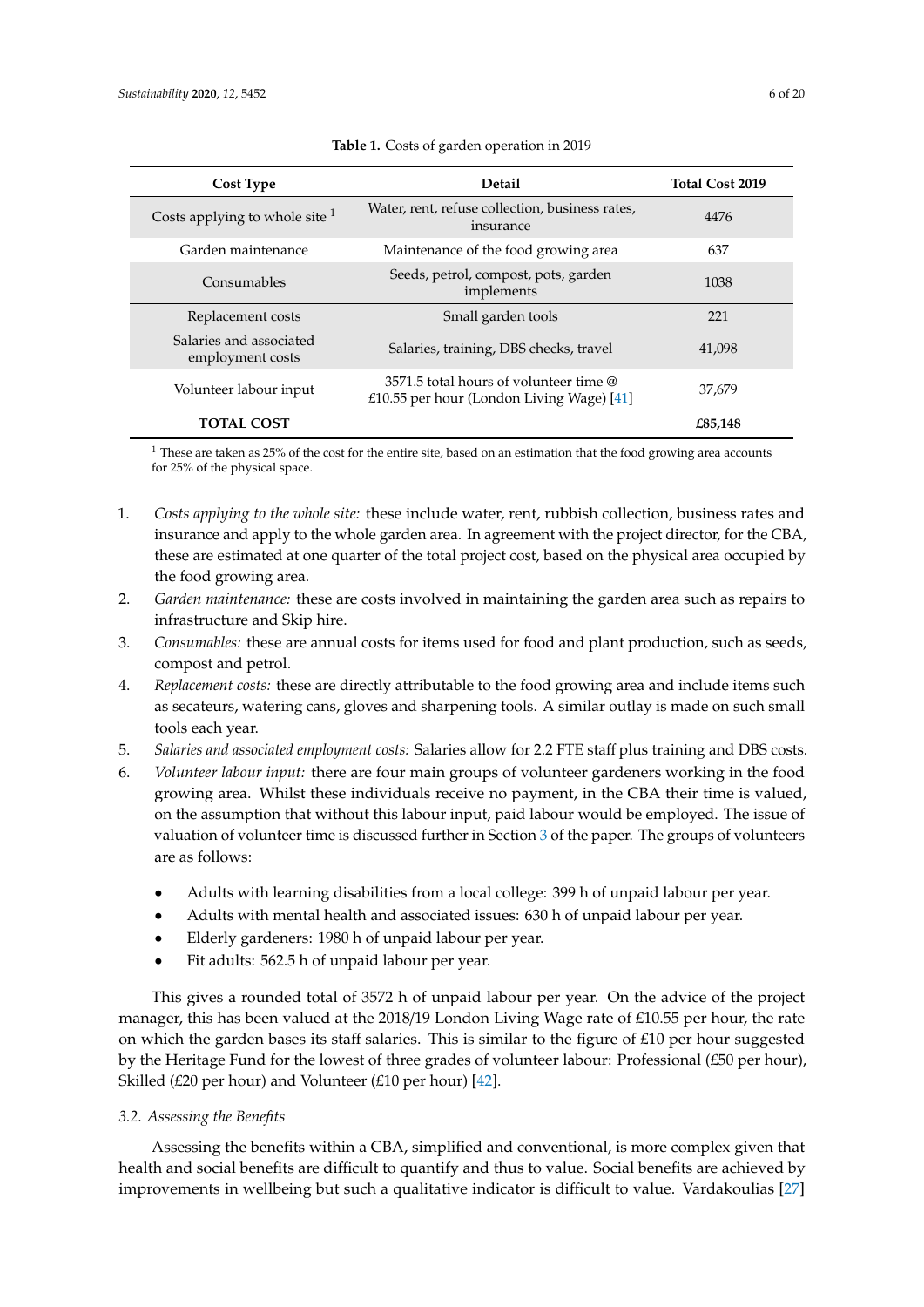suggests that many studies draw values for benefits from other studies so that the 'wellbeing values' used in many analyses are very rarely based on empirical research. The complexity of the valuation is compounded by the absence of a counterfactual: it is difficult to establish how much of any improvement in a person's wellbeing is due to visiting the garden and how much improvement would have occurred without these visits.

The GMCA CBA tool applied here uses previously identified data sources to attribute monetary values to the qualitative benefits flowing from a project or intervention, in this case the food growing area of the case study garden. The tool presents an extensive list of possible outcomes stemming from projects concerned with social interventions. Part of the analysis performed here involved selecting the outcomes most likely to be achieved through the work of a community garden. This was based on a review of the evidence on the health and social impacts of involvement in community and allotment gardens. The studies, largely taken from the Howarth et al. review [15], are listed in Table 2. These supported the selection of two potential outcomes from gardening from the GMCA list: 'Improved wellbeing of individuals' and 'Reduced hospital admissions'. The specific benefits to individuals of these outcomes are also listed in Table 2.

| Outcome <sup>2</sup>              | Benefit <sup>2</sup>                                                               | Literature Sources to Support This as a<br><b>Benefit of Urban Growing</b>                                                                                                                  |
|-----------------------------------|------------------------------------------------------------------------------------|---------------------------------------------------------------------------------------------------------------------------------------------------------------------------------------------|
|                                   | Increased confidence/self-esteem                                                   | Wood et al. [43]<br>Hoffman et al. [44], [45]<br>Kotozaki [46]                                                                                                                              |
| Improved wellbeing of individuals | Reduced isolation                                                                  | Bragg and Atkins [47]<br>Adevi and Martensson [48]<br>Harris et al. [49]<br>Hartwig and Mason [50]<br>Middling et al. [51]<br>Sempik et al. [52]<br>Blythe [16]<br>Van den Berg et al. [53] |
|                                   | Emotional wellbeing                                                                | Fieldhouse [54]<br>Kam and Siu [55]<br>Hawkins et al. [56]<br>Kohhheppel et al. [57]                                                                                                        |
| Reduced hospital admissions       | Reduced cost of an average<br>admission to hospital (elective and<br>non-elective) | Hawkins et al. [58]<br>Kim et al. [59]<br>Leng and Wang $[60]$<br>Rodiek [61]<br>Zick et al. [62]<br>Blair et al. [63]<br>Austin et al. [64]<br>Matsunaga et al. [65]                       |

**Table 2.** Literature supporting choice of outcomes and benefits.

<sup>2</sup> Outcomes and benefits are taken from the GMCA CBA model.

Use of the 'Improved wellbeing of individuals' outcome was discussed with the project manager and the head gardener at the case study garden and both supported this. They were less convinced about the second potential outcome, 'Reduced hospital admissions' as a result of improved health, citing the difficulties of directly linking garden attendance with reduced need for GP or hospital care. The effect of including this was therefore tested in the sensitivity analysis where 'Reduced hospital admissions' was included as a potential outcome to observe the effect on the public value cost benefit ratio. This latter outcome is shown as a fiscal benefit in the simplified CBA model, representing monetary saving to the NHS as a result of prospective patients not needing to seek treatment.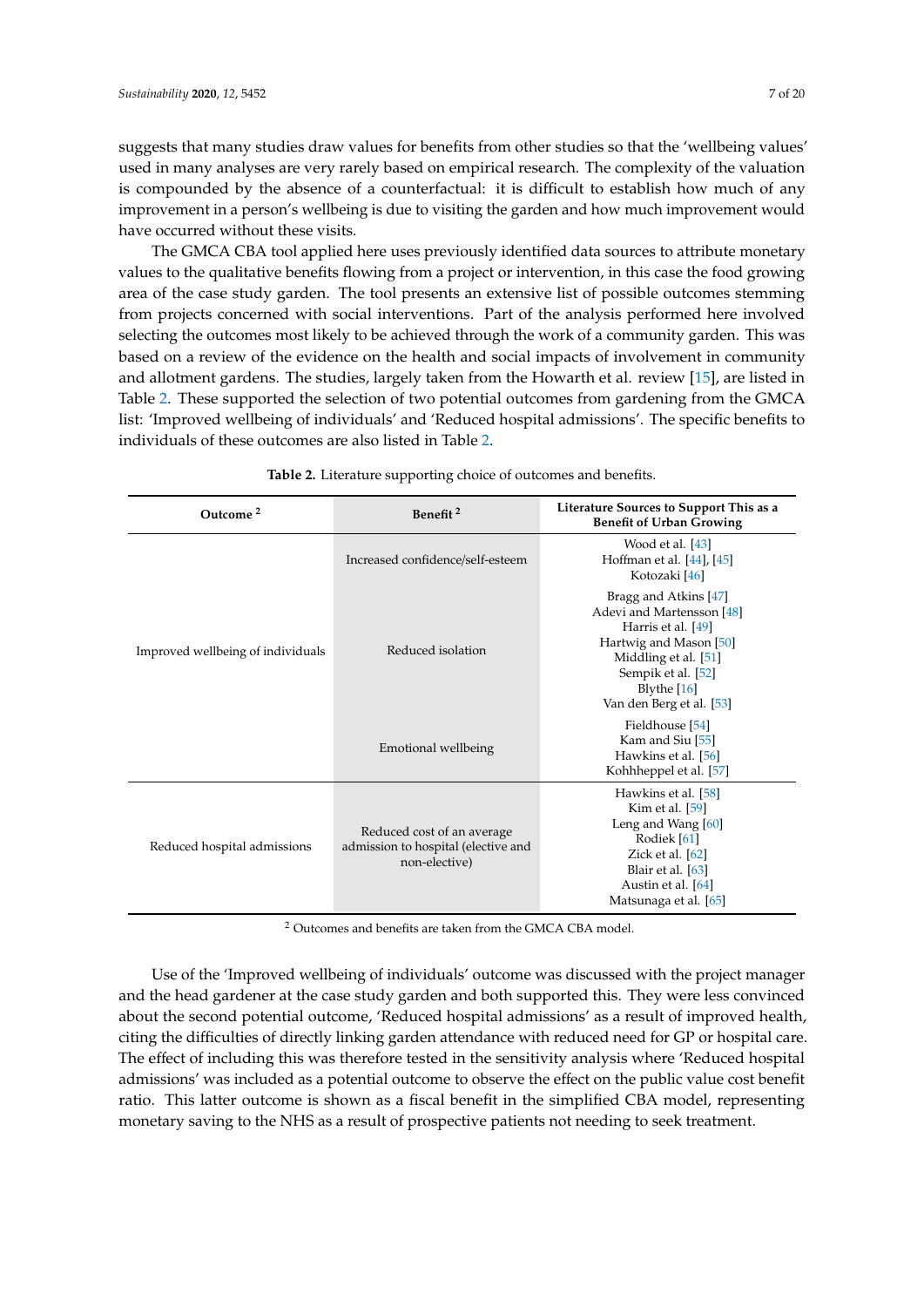#### 3.2.1. Identifying the 'Affected' Population

Having identified the benefit indicators for the food growing area, it was necessary to put values to these, starting with numbers of gardeners likely benefitting from attendance (the 'target population'). Discussions and observation at the garden allowed for the identification of four main beneficiary groups, the same groups that were included in the costs in terms of their volunteer labour: adults with learning disabilities from a local college; adults with mental health and associated issues; elderly gardeners; and fit adults.

From the target population, an estimate was needed of the 'affected population', that is the proportion likely to benefit from the outcome of 'Improved wellbeing' (consisting of increased self-confidence, reduced isolation and improved emotional wellbeing).

The proportions for each benefit were taken from the results of a volunteer survey in London for the FEW-meter study. This asked garden volunteers how involvement in the garden had helped them on a number of social indicators, including their self-confidence, their interactions with others and on their overall mood. For the outcome 'Improved wellbeing of individuals' in the CBA the percentage of FEW-meter volunteers responding positively to each of these three indicators has been used to calculate the likely proportion of the population in the case study garden to see an improvement in wellbeing. The proportions used were calculated as shown in Table 3.

| <b>FEW-Meter Indicator on</b><br><b>Volunteer Survey</b> | <b>CBA Benefit in GMCA CBA Tool</b>       | % of FEW-Meter Respondents Marking as<br><b>Strong or Slight Positive Effect from</b><br>Gardening $(n = 44)$ |
|----------------------------------------------------------|-------------------------------------------|---------------------------------------------------------------------------------------------------------------|
| Effect on self-confidence                                | Increased self-confidence/<br>self-esteem | 68%                                                                                                           |
| Effect on interactions with others                       | Reduced isolation                         | 86%                                                                                                           |
| Effect on overall mood                                   | Emotional wellbeing                       | 93%                                                                                                           |

**Table 3.** Percentages to apply to calculate 'affected population' in CBA.

So, for example, if 100 people attended the garden on a regular basis, it could be assumed that 68 would be likely to feel an improvement in self-confidence, 86 would see a reduction in feelings of isolation, and 93 would see an improvement in their emotional wellbeing. The size of the likely affected population once these percentages have been applied are shown in Table 4 with the reasoning behind the additional rows in Table 4 discussed below.

**Table 4.** Calculation of public value benefit for 'Improved Wellbeing of Individuals' outcome

|                                                   | Benefit                             |                          |                        |                                      |
|---------------------------------------------------|-------------------------------------|--------------------------|------------------------|--------------------------------------|
|                                                   | Increased<br>Confidence/Self-Esteem | <b>Reduced Isolation</b> | Emotional<br>Wellbeing | <b>Total Public Value</b><br>Benefit |
| a.Size of target population                       | 89                                  | 89                       | 89                     |                                      |
| b.Percentage affected                             | 68%                                 | 86%                      | 93%                    |                                      |
| c.Likely affected population                      | 61                                  | 77                       | 83                     |                                      |
| d.Level of engagement with<br>affected population | 100%                                | 100%                     | 100%                   |                                      |
| e.Retention rate                                  | 60%                                 | 60%                      | 60%                    |                                      |
| f.% impact                                        | 30%                                 | 30%                      | 30%                    |                                      |
| g.% deadweight                                    | $0\%$                               | $0\%$                    | $0\%$                  |                                      |
| h.Public value per person                         | £3500                               | £8500                    | £3500                  |                                      |
| i.Inflation adjustment                            | 82.938                              | 82.938                   | 82.938                 |                                      |
| j.Public value benefit                            | £45,971 $3$                         | £141,197 $3$             | £62.872 <sup>3</sup>   | £250.041                             |

<sup>3</sup> These figures are calculated in the GMCA CBA tool using the formula: a × b × d × e × (f−g) × h × (100/i) and any discrepancies are due to rounding.

#### 3.2.2. Level of Engagement and Retention Rate

Level of engagement with the 'affected population' attending the garden refers to the percentage of this population with which it is possible to engage through the activity in question, i.e., gardening.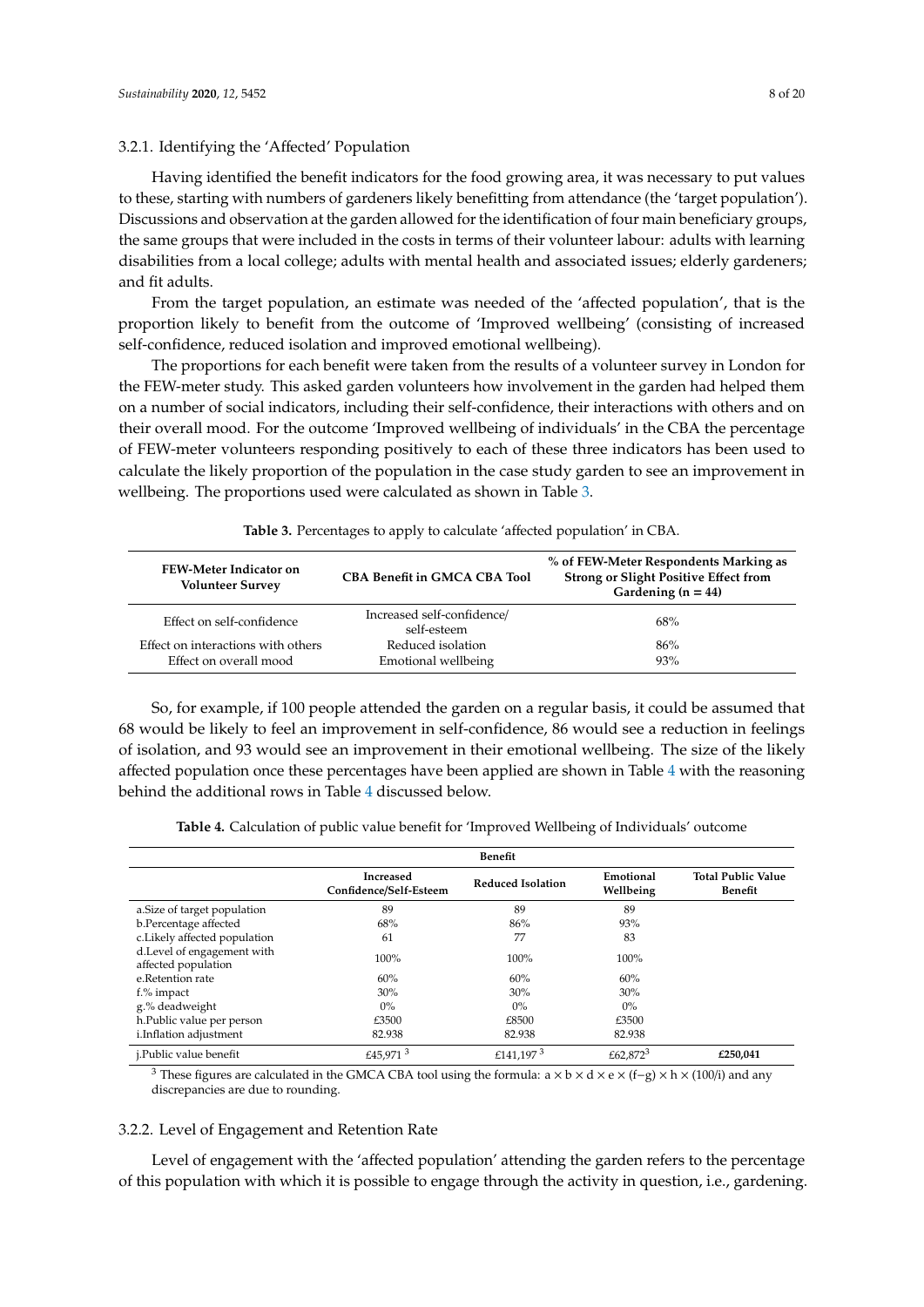In the scenario presented, it is assumed that given the groups of gardeners are small and are working with a trained leader, engagement will be high and the rate of engagement is therefore given as 100%.

The retention rate refers to the percentage of the group that continue with the activity over the course of the year. A 60% rate has been allowed for in the analysis that reflects the recorded attendance rates of current participants in the groups that the garden organises. This is later tested in the sensitivity analysis.

#### 3.2.3. Impact and Deadweight

The analysis is based on the assumption that those attending the garden see an overall improvement in their wellbeing measured through increased self-confidence and self-esteem, reduced isolation and improved emotional wellbeing. The extent to which an improvement in these benefits is experienced is reflected in the impact percentage. In the initial scenario, this is valued at 30% but given this is difficult to quantitively assess, it is tested later in the sensitivity analysis. Deadweight is set to zero on the assumption that in the absence of the supported group it may be that the participants' wellbeing is unchanged. The tool deducts deadweight from impact to give a net percentage improvement in wellbeing that is due to the project.

#### 3.2.4. Public Value per Person

The row in Table 4 labelled, 'Public value per person' refers to the monetary value (the shadow price) that is given to the improvement in wellbeing (increased self-confidence and self-esteem, reduced isolation and improved emotional wellbeing) brought by attendance at the garden. This value is pre-loaded into the GMCA model with an explanatory reference given as: 'Bespoke analysis carried out by New Economy Manchester. Based on apportioning the willingness to pay value for the QALY impact of depression (£35,400 per annum) across all the domains of wellbeing as set out in the National Accounts of Wellbeing' [30]. At a macro level, the calculation of value was based on the NICE benchmark for the full social value of a QALY (Quality Adjusted Life Year) of £60,000 [66]. The indicators used to assess social benefits were drawn from the National Accounts of Wellbeing [67] and values apportioned according to analysis undertaken by Cox et al. [68]. Final adjustments to the values were made following meetings with the Department of Health by the tool developers to adjust the proportion of a QALY related to depression [69].

#### 3.2.5. Inflation Adjustment

The GMCA tool uses 2009/10 prices to value the per person public value benefit of engaging in an activity, as established when the tool was originally developed. To account for inflation from 2009/10 to 2019/20, the GDP deflator allows for price inflation over the 10-year intervening period and calculates monetary benefits at 2019/20 prices.

In the model, the 2009/10 GDP deflator is calculated as 82.939 when 2019/20 is the base year (100.00). Applying this index to the 2009/10 per unit public value figures of £3500 and £8500 gives 2019/20 values of £4220 and £10,248 respectively. The tool automatically makes these adjustments.

#### 3.2.6. Public Value Benefit Calculation

Using the assumptions regarding affected population, engagement, retention, impact and deadweight, as previously described, and applying the GDP deflator and public benefit values as used by the GMCA CBA tool, the social value of the benefits the garden offers are shown in Table 4 to total £250,041.

#### 3.2.7. Value of 'Sales' from Food Growing Area

In the GMCA CBA tool, the value of produce from the garden is listed as an 'offset cost' so that the total sales value of plants, fruit and vegetables produced in the garden is taken off the total cost of the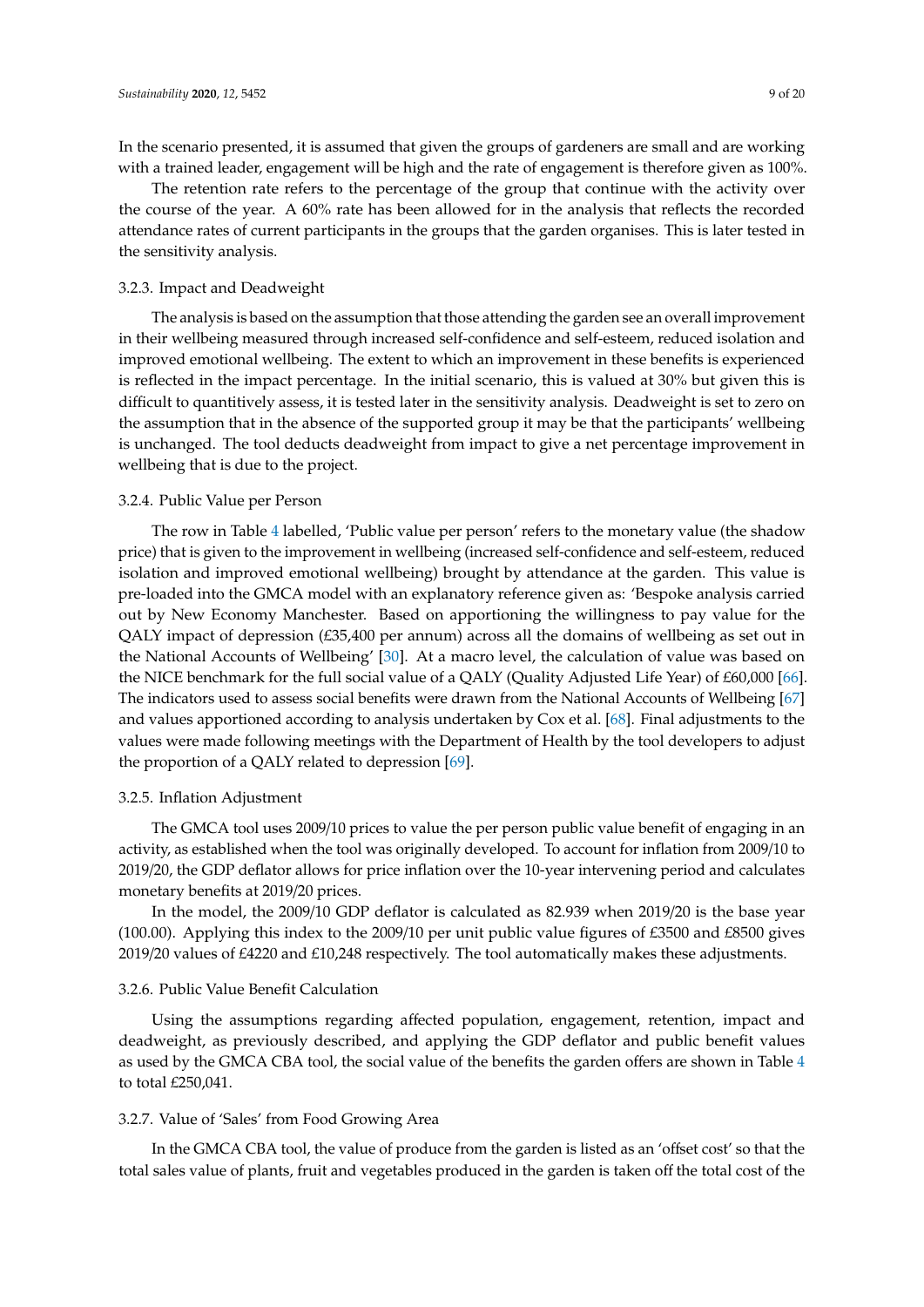food growing area, before comparing with the social benefits. For the case study garden, all produce was weighed and recorded during the 2019 growing season. This produce is not sold but supplies an on-site café and was valued at £1500 for approximately 205 kg, using organic price data from the Soil Association [70]. In addition, the garden manager estimated the value of plant sales to visitors to be approximately £1000 for the year. For purposes of convention, here the total sales value of £2500 is added to the value of benefits before the comparison with costs is made to create the cost benefit ratio. This addition is shown in Table 5.

|                               | <b>Value of Benefits</b> |
|-------------------------------|--------------------------|
| Total public value benefit    | £250,041                 |
| Sales of fruit and vegetables | £1500                    |
| Plant sales                   | £1000                    |
| <b>Total benefits</b>         | £252,241                 |

**Table 5.** Calculation of total benefits from the food growing area of the garden

Comparing this total benefit value of £252,241 with total costs of £85,148 (Table 1) gives a cost benefit ratio (public value ROI) of £1:£2.96, that is, for every £1 invested in the garden, £2.96 of public value is created.

#### 3.2.8. Additional Beneficiaries

Additional beneficiary groups could be added to the analysis—those visiting less formally as well as those working in the neighbourhood or passing by on a regular basis. These have not been included as the analysis is specifically about the food growing area of the project and those attending for non-food growing related purposes would be unlikely to visit this part of the project. Passers-by are less likely to see this part of the project area, being tucked away in a far corner of the site. However, if the analysis was extended to include all aspects of the project, a more in-depth approach could include a survey of local residents and businesses.

#### *3.3. Sensitivity Analysis*

The calculation of a public value ROI of  $£2.96$  for every  $£1$  invested in the food growing area of the project is based on a number of assumptions regarding engagement, retention rates, impact and deadweight amongst others. These are largely taken from interviews with project staff, from analysis of the FEW-meter volunteer survey and from discussions with the GMCA CBA tool designer. In order to check the effects of changes to these components as well as to determine what the critical rates are for the garden in terms of generating a positive return, sensitivity analysis was carried out on a number of the assumptions.

#### 3.3.1. Retention and Impact

These were estimated at 60% and 30% respectively in the model as shown in Table 4. The 60% was based on garden attendance records. However, impact was more difficult to assess. Bagnall [25] attributes 80% of benefits of attendance at a Wildlife Trust volunteer programme as being due to the programme. Pank [22] attributes 58% of mental health improvements by garden volunteers as being due to garden participation. These suggest the estimate of 30% used in this study to be quite conservative. Table 6 shows the effect on the ROI of adjusting the retention and impact rates.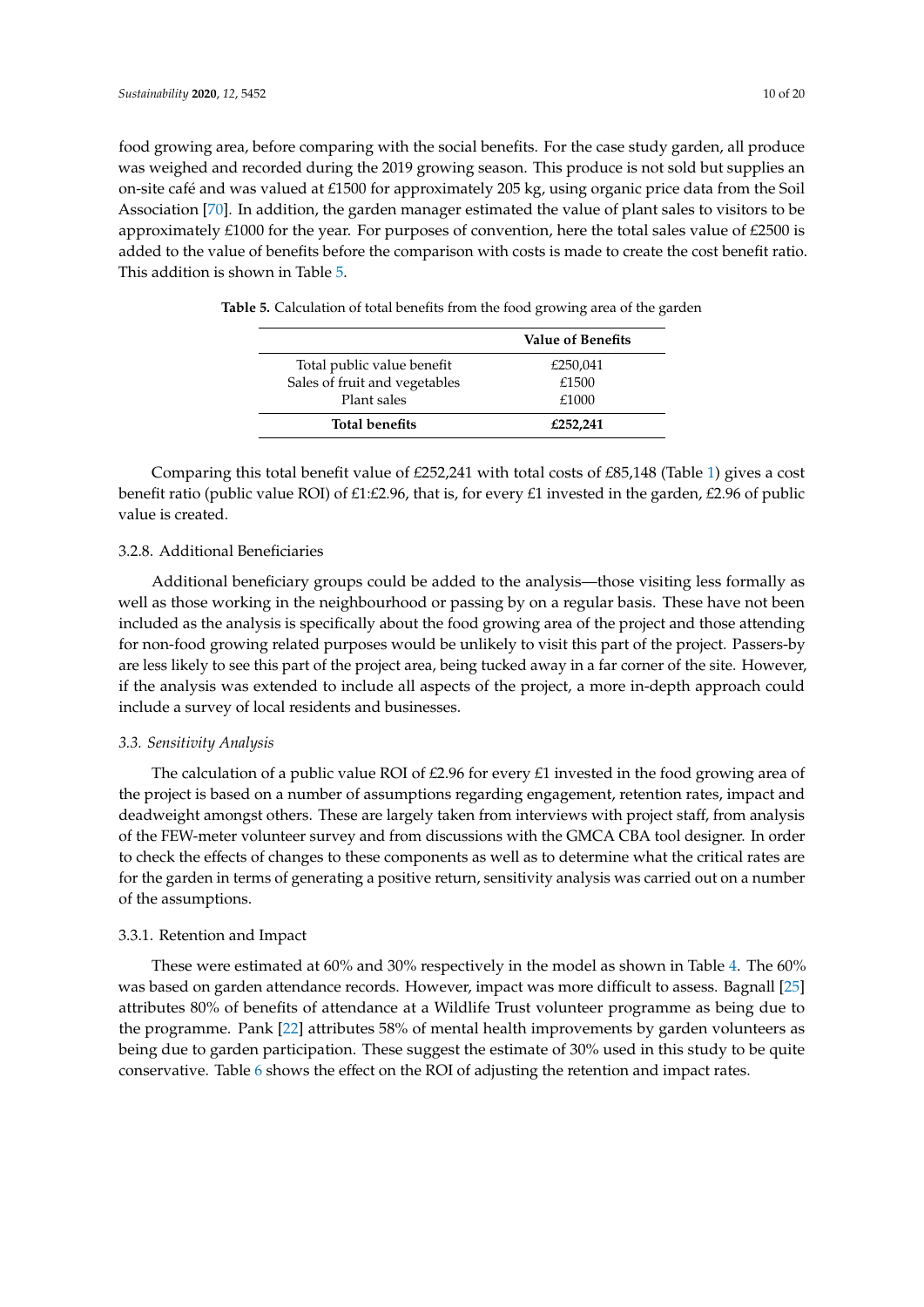|                   |    |      | <b>Retention Rate (Percentage)</b> |      |
|-------------------|----|------|------------------------------------|------|
|                   |    | 40   | 60                                 | 80   |
|                   | 20 | 1.33 | 1.99                               | 2.64 |
| Impact percentage | 30 | 1.99 | 2.96                               | 3.94 |
|                   | 50 | 3.29 | 4.92                               | 6.55 |

**Table 6.** Adjusting retention and impact rates.

If retention is held at 60% and impact is increased to 50%, an improvement in the ROI to £4.92 is observed. If the garden has an interest in showing a return of almost 1:5, it might consider undertaking a survey with its volunteers to ascertain whether a 50% improvement in wellbeing as a result of garden attendance is a fair estimate. Maintaining retention at 80% over the course of a year may be more of a challenge. Clearly reductions in retention and impact do not serve the garden well: it could perhaps afford a reduction in retention to 40% if impact remains at 30% but if repeat attendance starts to drop off and volunteers note a reduction in contribution that the garden makes to their overall wellbeing the garden becomes less socially viable with an ROI of only 1:1.33.

#### 3.3.2. Value of Volunteer Labour

The effect on the ROI of adjusting the valuation of volunteer labour while holding retention at 60% and impact at 30% are shown in Table 7. In consultation with the project manager, it was agreed that in the absence of volunteer labour, it would be necessary to employ paid labour at the London Living Wage of £10.55 per hour. However, the productivity of this labour would be higher. The sensitivity analysis therefore looks at the impact of a 50% reduction in the wage rate to the volunteer gardeners, assuming that an active paid labourer could achieve the same output in half the time of the elderly or socially disadvantaged volunteers who frequently see time spent at the garden as a social activity. Table 7 shows an ROI of 3.81 at this reduced wage rate.

**Table 7.** Adjusting the valuation of volunteer labour.

|     | £10.55 per<br>Hour | £5.275 per<br>Hour | £0   |
|-----|--------------------|--------------------|------|
| ROI | 2.96               | 3.81               | 5.32 |

There is a debate in the literature concerning the valuation of volunteer hours [17,71]. Part of this derives from the fact that it is often not known what volunteers would be doing if they were not working in the garden: they may, for example, be employed in skilled, high wage jobs or they may be enjoying more leisure time. These two would have different opportunity costs. Vining and Weimer [71] suggest that if the volunteer derives an amount of satisfaction (utility) from the activity (gardening in this case) at least equivalent to the opportunity cost of the time they have spent volunteering, then perhaps their labour should be valued at zero for the purposes of the CBA. This was the approach used by Pank [22] in the base model: volunteers' time was however costed in the sensitivity analysis in that study to account for the fact that without the input from those volunteers, the gardens would not be so well maintained and the satisfaction of other stakeholders would fall. In the case study presented here, the utility or social value gained from volunteering is already accounted for in the benefits calculation but the sensitivity analysis includes a calculation without volunteer 'wages' to see the effect on the cost benefit ratio. As expected, when labour is valued at zero, suggesting attendees would not otherwise be using their time in a more productive manner, the ROI reaches £5.32. It is for the garden to decide how it wishes to use its CBA and therefore the most appropriate manner in which to treat volunteer labour for the purposes of the analysis.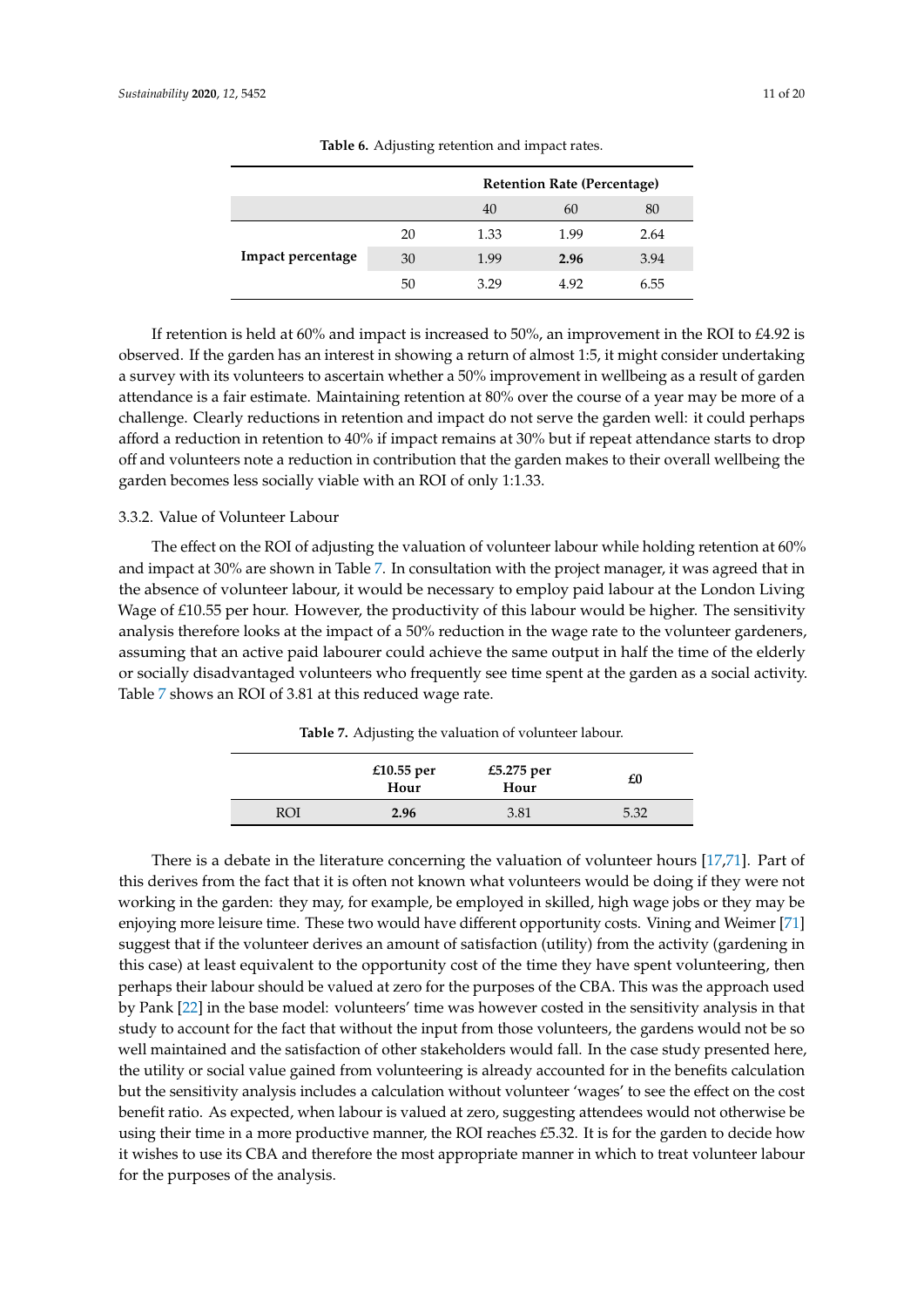#### 3.3.3. Change in the Price of Fruit and Vegetables

Currently produce from the garden is not sold but it has been given an imputed value in the CBA model, based on prices from the Soil Association [70]. This values the produce at organic, farm shop prices that are subject to variation according to seller, market and location. Given actual prices for produce sold are not available, prices applied are therefore selected subjectively and are subject to variation. However, when prices of fruit and vegetables are increased two-fold to £3000, there is only a very slight increase in the ROI to 2.98. A three-fold increase in the price of produce increases the ROI to 3. This demonstrates that the tool is quite robust to the source of prices used.

However, this result may be important in directing the input of the lead gardener, if the increased sales revenue stems from increased output rather than increased prices. Table 8 shows the effect on the ROI of such a two-fold increase in garden output at the expense of the lead gardener reducing the time spent supervising volunteers. Revenue from fruit, vegetable and plant sales is set at £4000 and the target population reduced to 79.

| Value of Labour per Hour | <b>Retention Rate 60%</b> | <b>Retention Rate 30%</b> |
|--------------------------|---------------------------|---------------------------|
| £10.55                   | 2.65                      | 1.35                      |
| £5.275                   | 3.41                      | 1.73                      |
| £ſ                       | 4.75                      | 2.42                      |

**Table 8.** Increasing garden output and reducing volunteer numbers.

With a reduced number of volunteers achieving social benefits, when value of volunteer labour is maintained at £10.55 per hour and retention rate at 60%, the ROI falls to 2.65. If increased focus on fruit and vegetable production reduces focus on volunteers and the retention rate falls to 30%, then the ROI is reduced to a level of 1.35 where it may be considered less viable. If volunteer labour is costed at zero and retention stays at 60%, then there is a healthy ROI of 4.75 but this is below the 4.92 achieved when produce output remained at a value of £2500, target population at 89 and impact was raised to 50%. The garden could use such information to determine whether its future priorities lie with food output or with maximising the wellbeing that volunteers gain from working in the garden.

#### 3.3.4. Adding Volunteer Groups and Outcomes

Once set up, the CBA tool can be used to forecast the effect on the ROI of changing the number and type of volunteer sessions offered as well as the potential outcomes from volunteering in the garden. Three scenarios are discussed here: including 'Reduced hospital admissions' as a possible outcome, adding an additional group for elderly gardeners and including a group for adults with alcohol addiction.

#### Including 'Reduced Hospital Admissions' as a Potential Outcome

It was stated earlier in the paper that staff at the project questioned the evidence that garden attendance reduced the need for GP or hospital care. Hence 'Reduced hospital admissions' was not included as a potential outcome in the original CBA. However, the addition of such an outcome is tested here as certainly there is evidence in the literature (see Table 2) to support this as a potential benefit from gardening. The results are shown in Table 9: in the GMCA CBA tool, the fiscal saving from a visit to hospital foregone is valued at £1864 at 2017/18 prices (adjusted using the deflator shown in Table 9) using weighted NHS data [72].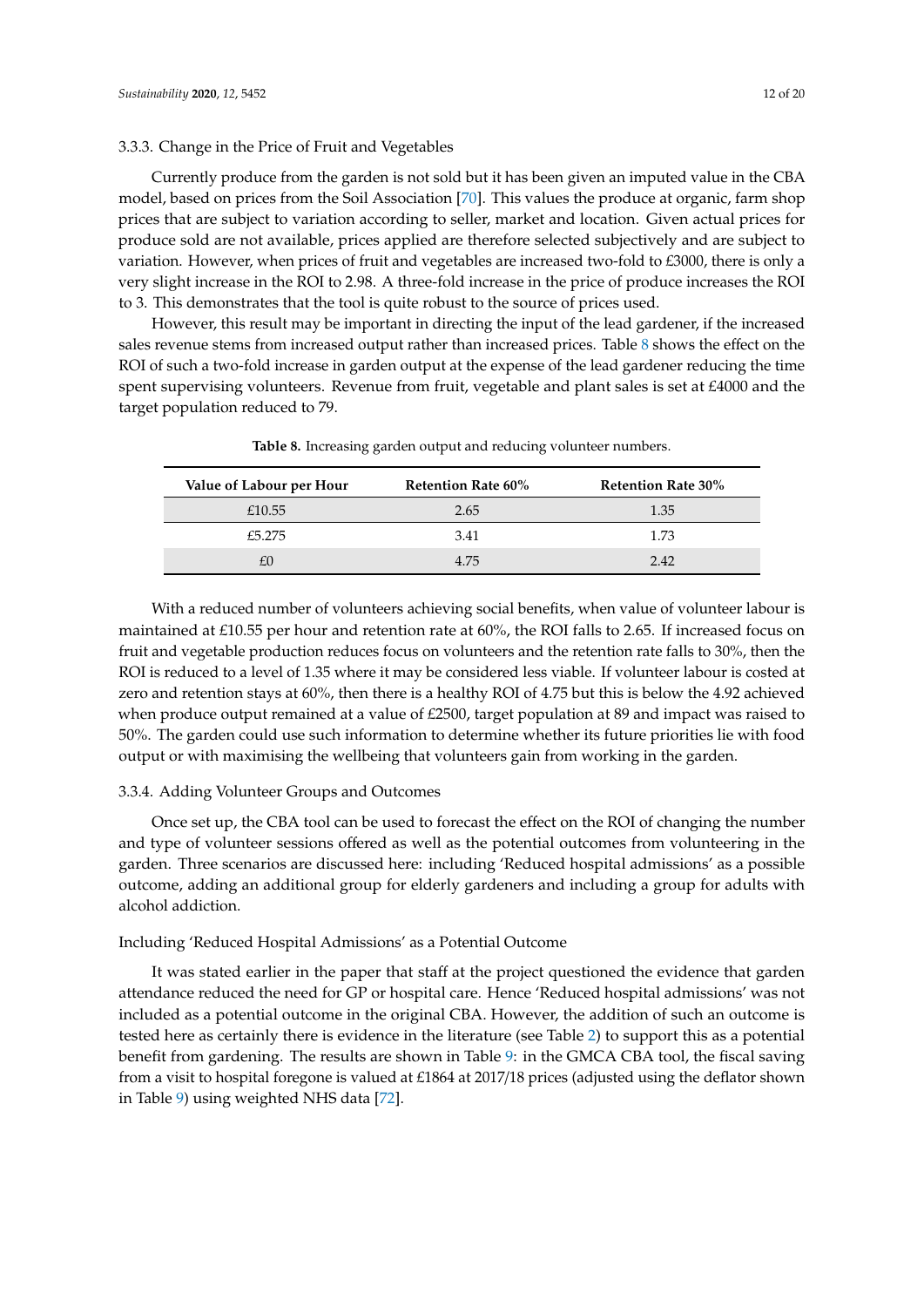| <b>Size of Target Population</b>             | 89       |
|----------------------------------------------|----------|
| Percentage affected                          | $10\%$   |
| Likely affected population                   | 9        |
| Level of engagement with affected population | $100\%$  |
| Retention rate                               | 60%      |
| $\%$ impact                                  | 30%      |
| % deadweight                                 | $0\%$    |
| Fiscal value per person                      | £1864    |
| Inflation adjustment                         | 96.274   |
| Fiscal benefit                               | £3102    |
| Public value carried forward                 | £250,041 |
| Produce sales                                | £2500    |
| <b>Total benefit</b>                         | £255,643 |
| Total costs                                  | £85,148  |
| <b>Public value ROI</b>                      | 1:3.00   |

Keeping the engagement, retention, impact and deadweight rates the same, with volunteer labour valued at £10.55 per hour, results in an ROI of 3 when reduced hospital admissions are included. This very slight rise in the ROI is in part due to the low numbers included as the likely affected population but also as the fiscal benefit per person is small in comparison with the size of the public value benefits of improved wellbeing. The garden may consider that it is better to concentrate time on establishing robust impact data for its social outcomes than to spend time gathering evidence of its ability to generate fiscal savings that affect its ROI so little.

#### Adding Additional Groups

At the case study garden, the current ongoing group of elderly gardeners is oversubscribed and one consideration is to run an additional group for 20 adults on a second day of the week. This would necessitate an increase in staff costs of a half day per week and although it would lead to an increase in total public value, the ROI would fall slightly to 2.94. When volunteer labour is given a zero value this rises to 5.85. Such a calculation could assist the garden in making a decision on whether to expand its numbers, as well as supporting a claim for further funding to support the additional group.

A final consideration is the addition of a group of 10 adults recovering from alcohol addiction, an idea suggested by the project manager as something that had been considered in the last year. These additional 10 adults add to the previously calculated public value from improved wellbeing value as well as creating fiscal savings of £1800 per person (adjusted for inflation) and an additional £1398 per person for public value benefits. These additional benefits are due to assumed reduced health and criminal justice costs. The valuations are based on NICE guidance documents [73,74] as referred to in the GMCA CBA tool. With volunteer labour valued at £10.55 per hour, the ROI after the addition of this group is similar to the base case at 2.99, rising to 5.67 when volunteer labour is valued at zero. In terms of garden planning, even using the base case with a retention rate of 60% and the London Living Wage assumed, there is a slight improvement in social outcome values and so it may be worth considering as an addition to its current offer.

#### *3.4. Data Needs for Community Gardens to Calculate a CBA*

The analysis above has highlighted how the GMCA CBA tool may be applied to a community garden and how the garden may use the results to assist with internal planning decisions, to monitor their performance and to write potential grant applications. Table 6 showed the importance of maintaining retention rates and either looking to increase these or to increase the effectiveness of the support groups in terms of helping attendees to see improved wellbeing. Section 3.2.2 discussed the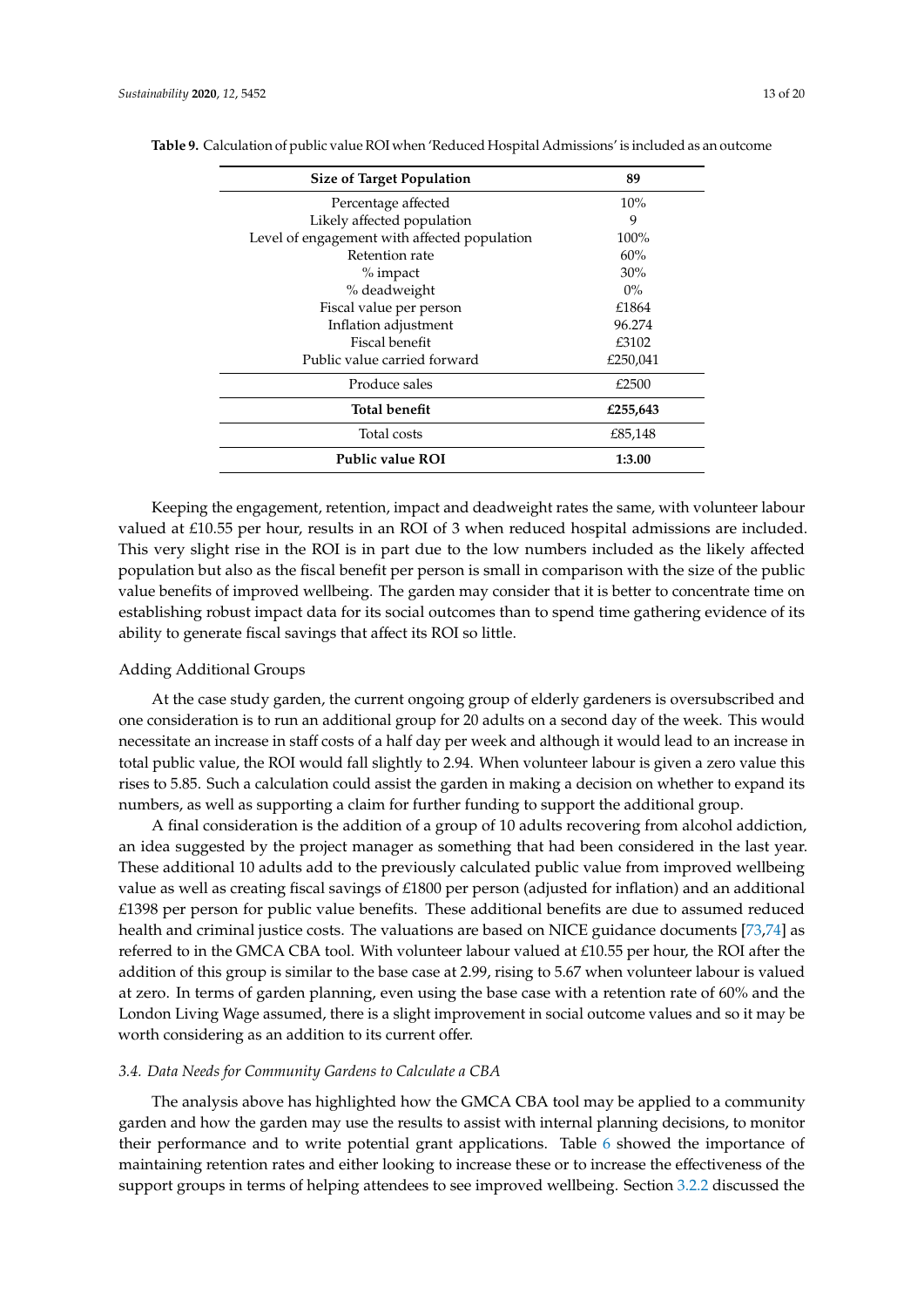valuation of volunteer labour and showed the extent to which this affects the ROI. Knowing the target audience for the results of the analysis will assist in directing the choice of valuation. Section 3.3.3 looked at how changes to the focus of the lead gardener affect the ROI and finally the paper considered the impact of additional groups or more emphasis being put on gathering data to support claims of fiscal savings.

In order for other community gardens to be able to undertake this analysis, they need to have the data to hand to undertake the CBA. Once this is gathered, the calculations can be completed rapidly to produce a first iteration of results which may be discussed with garden staff and volunteers. Data requirements include: input costs; harvest weights; weekly produce prices; number of organised groups running each week, numbers attending, turnover and characteristics of clients; and an estimate of the impact of group attendance and deadweight. In the case study presented here, some data has been taken from the FEW-meter project and some from interviews with garden staff. If the garden keeps accurate records of its purchases (quantities and prices), produce harvested over the course of the growing season, and groups attending on a regular basis, then the additional data demands to carry out similar analysis are minimal. A short before and after survey of attendees could confirm the impact of attending the garden on their perceived health and wellbeing in order to estimate the impact percentage needed for the CBA.

Valuing the produce from the community garden is a challenge where this is not sold but is directed to an onsite café, given to volunteers or used for communal lunches. Historical consistent and accurate price data is difficult to locate and if the garden was able to record prices from external sources such as the Soil Association as the growing season progressed, then valuing the produce at the end of the season would be an easier task.

Having established some basic record keeping at the community garden, it would be relatively simple for garden managers to use a pre-set model such as the GMCA CBA tool to allow them to view the overall social worth of their gardens and to see what the effect of any suggested organisational changes might be.

#### *3.5. Including Environmental Benefits*

As it stands the GMCA CBA does not allow for the inclusion of environmental benefits from urban gardens. This does need to be addressed if the model is further developed as environmental benefits from such green spaces are well known. The community garden produces food near to the population for which it is grown, thus reducing food miles and resultant carbon emissions [75]. Pollution is reduced [9]. Many potential enhancements to biodiversity from community gardens have been identified [76–78] as well as opportunities for improved drainage and overcoming the urban heat island effect. Gardeners, by creating and maintaining the garden, improve the environment and benefit from such improvements. To an extent, these benefits to the individual are captured in the social benefit listed as improved 'emotional wellbeing'. However, when community gardens are often the only green area within a part of the city, an indicator of environmental gain within the CBA should reflect this.

#### **4. Discussion**

The evidence in support of the benefits of urban farming and growing is compelling and the consensus is that involvement in this activity has a positive effect on physical and mental health, as well as resulting in the production of nutritious local food. The above analysis has put a value on the combined physical and social output from the case study community garden and its value is clear at both the micro and macro levels. At the level of the individual garden, the tool can be used to assist with internal planning, to justify funding applications and to allow comparisons for the same garden over time and between similar gardens to generate ideas for maximising garden benefits. At the same time, the analysis can be used at a macro level to demonstrate the contribution that such gardens make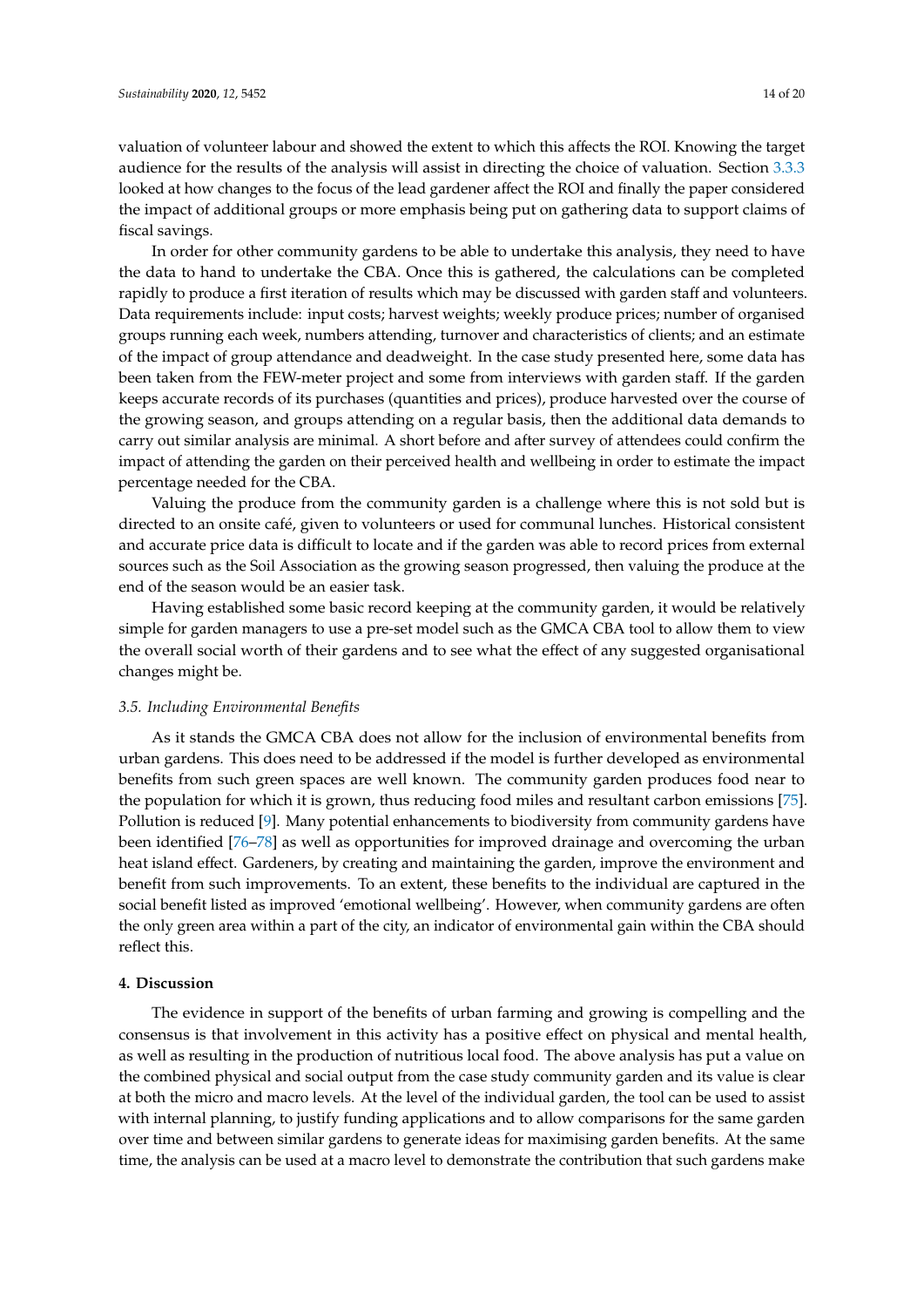to society, with associated implications for urban planning and health policy. Demonstration of the value of community gardens using the public value ROI was the third objective of this paper.

Community gardens are one of the models for urban food production, which include allotments and city farms. All these models stem from a tradition of growing food in cities [79] motivated by issues such as subsistence or simply access to healthy food. Amongst these models, community gardens are those that most emphasise the social dimension of food production, using food as a catalyst for social amelioration. This role in supporting community social activities is well rehearsed in the literature [1,80–84]. Fêtes aimed at community-building and workshops for schools are only two examples of the social events that community gardens organise to generate the many benefits mentioned in the Introduction. The CBA presented here shows that, when a monetary value is assigned to these benefits, the social return is high and outnumbers the value of food produced. This bears some implications.

Firstly, it is important to clarify that without food such social returns would not exist. In fact, attributing a monetary value to material and immaterial benefits cannot justify a comparison between elements that are not comparable because both are essential. Yet, the considerable imbalance in value between these two elements may lead to questioning the viability of urban food production and to redirecting activities exclusively for social returns. It is therefore necessary to frame correctly findings of the CBA, the purpose of which is not to suggest that activities with a higher return should be prioritised, but rather to provide evidence (to policy-makers and to community garden managers) that, when translated into monetary advantages, services provided by the community gardens are in fact overlooked.

Secondly, it is worth considering the opportunity that community gardens offer as places that can provide social support services at a time in which the UK government, as well as in many other European governments, are curtailing state intervention. In the UK, Social Farms & Gardens (the national organisation for community gardens and urban farms) represents over 1600 members of varied sizes (May 2020). Assuming the garden case studied here is representative of a middle sized community garden with modest food output and social benefits, a rough calculation (1600  $\times$  £200,000) gives a very approximate benefit of £320 million, 3% of the planned £12.2 billion spend on mental health in England by the NHS in 2018/19 [85]. Such powerful evidence may motivate policy makers to invest in these organisations thereby formalising the contribution to social wellbeing that they can offer. In fact, community gardens and other forms of urban farming have the potential to play a role in the three main policy areas receiving focus from the UK government: health, climate change and environment, and community cohesion/development. From a practitioner point of view, there is a need for effective urban policies that can turn this potential into actual impact.

In another policy area, it is also important to recognise the value of community gardens in delivering policy objectives such as those captured in the Mayor of London's Food Strategy [86]. The relationship between city food strategies/policies and the growth in community food movements has been recognised previously [87]; it is perhaps now time for a re-appraisal of such a relationship through the development of inter-sectorial strategies. In fact, there is the potential for community gardens to deliver multiple benefits in diverse areas such as food security, health and economic growth. But such multiple benefits can be elicited only if policy can join strategies from diverse sectors.

At present, there is little recognition at a national level that the tool commissioned by GMCA and based on the quantification of the willingness to pay in relationship to depression is a valid indicator, especially with regard to gardening activities. There are sporadic episodes of collaborations between individual GP surgeries and community gardens specialised in offering support to patients through mechanisms of social prescription (e.g., Sydenham Garden [88]). But these initiatives are not framed and probably not motivated by economic evaluations, rather medical evidence of the benefits accrued by contact with nature and physical exercise. Hence the importance that ROI analysis is recognised as critical evidence in policy.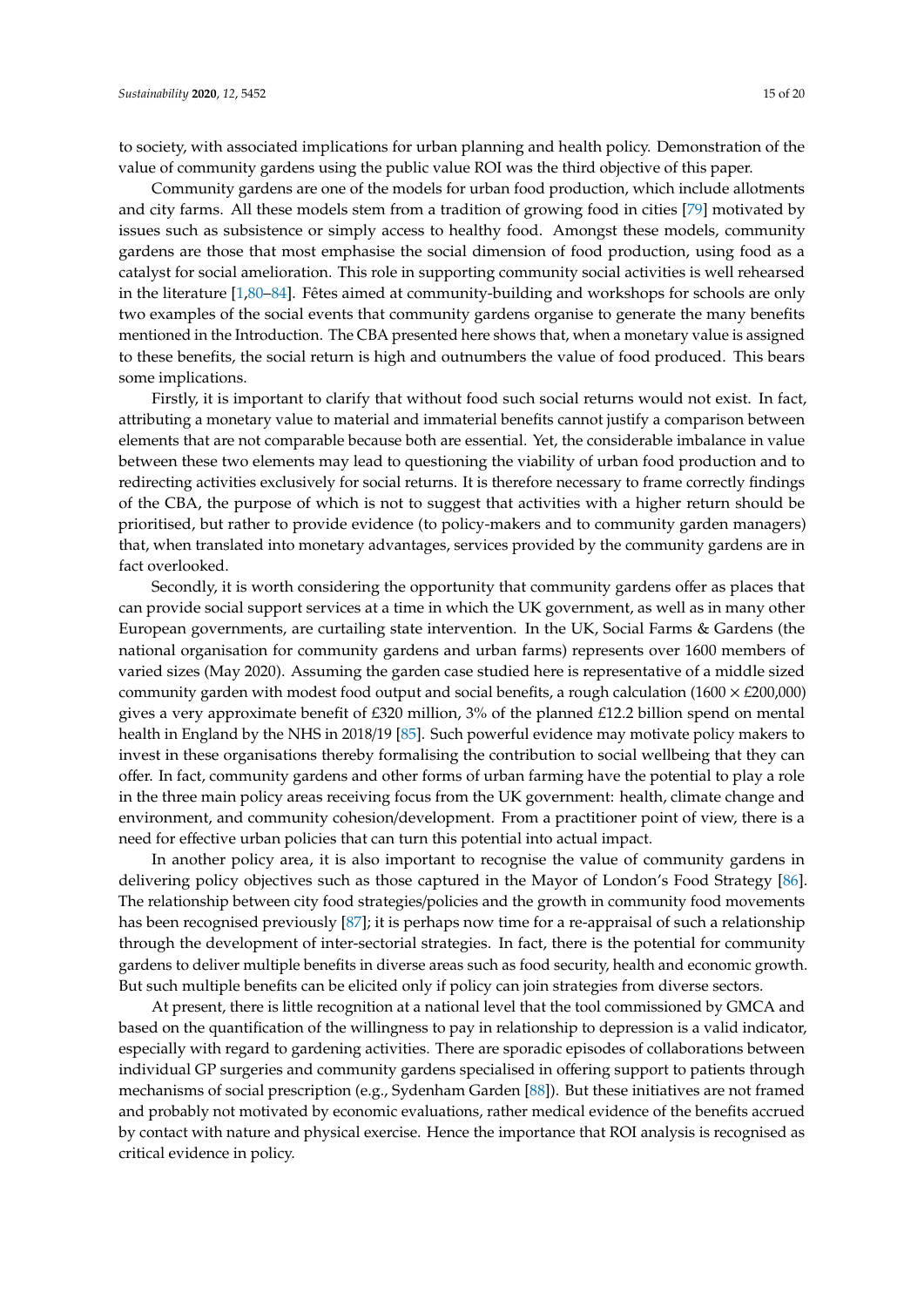The need for stronger recognition of community gardens and farms within planning policy is also one which could benefit from the quantification this study provides, if it is replicable on a larger scale, and the results reflect those in this example. Some local authorities have already produced planning advice highlighting this, for example, Brighton & Hove [89]; others make reference to urban farming and growing in their city plans, and the growth of the Sustainable Food Places movement [90] will also improve the nature of this debate.

#### **5. Conclusions**

The analysis has shown the applicability of the GMCA CBA tool to one London community garden and has given a detailed explanation as to how the CBA was undertaken. From this, ideally other community gardens in London and elsewhere will realise the advantage of performing a rapid CBA and the example provided here will be sufficient to enable such analysis to be carried out by others. In addition, the analysis has shown the contribution that the case study community garden in London makes to society and how, from a small base in terms of area covered, numbers employed and fresh produce output, it manages to achieve a 1:3 value ratio in terms of money in and social value produced. Undertaking a similar rapid CBA for other community gardens in London would allow these spaces to see how to maximise public value created. This could lead to recommendations for community gardens in terms of maximising societal productivity, either in terms of balancing fresh produce output with societal objectives, or deciding between which societal needs to focus efforts on, for example, more groups for elderly gardeners or more time for school visits. Using the CBA tool to demonstrate their full value to society may lead to greater recognition for these urban spaces, better funding as health resources are diverted from treatment to prevention, and a more sustainable future for urban green space.

**Author Contributions:** Conceptualization, S.C. and V.S.; methodology, V.S.; formal analysis, V.S.; investigation, V.S.; writing—original draft preparation, V.S.; writing—review and editing, V.S., S.C. and C.B.; visualization, V.S.; supervision, S.C.; project administration, V.S.; funding acquisition, S.C. All authors have read and agreed to the published version of the manuscript.

**Funding:** This research was undertaken within the FEW-meter project, funded under the JPI Urban Europe/Belmont Forum's call "SUGI-FEW Nexus" (grant number 2017/25/Z/HS4/030480—European Union's Horizon 2020 research and innovation programme GA No 730254), and ESRC grant number ES/S002170/2. The APC was funded by the University of Kent.

**Acknowledgments:** Special thanks to the staff and volunteers at Calthorpe Community Garden, London, for their assistance with harvest data collection and comments on the application of the CBA. The advice of David Morris, Little Lion Research, on use of the GBCA CBA tool, is also gratefully acknowledged.

**Conflicts of Interest:** The authors declare no conflict of interest.

#### **Appendix A**

The FEW-Meter (Food-Energy-Water) project is a five country study, funded through the call, 'Sustainable Urbanisation Global Initiative (SUGI)/Food-Water-Energy Nexus' (SUGI), jointly established by the Belmont Forum and the Joint Programming Initiative Urban Europe. The project investigates the use of energy, water and other resource use on case study farms and gardens in five countries (UK, US, Poland, France and Germany). Data is gathered over two growing seasons (2019 and 2020) to model the resource flows of urban agriculture, allowing the identification of methods to improve efficiency on-farm and also at a city scale. An online platform for urban food producers will be created to share knowledge and experience gained within the project. The project seeks to incorporate the physical output indicators with the social benefits offered by the garden in order to show how communities can be advantaged through engagement in growing while at the same time producing fruit and vegetables with methods and resources that are sustainable.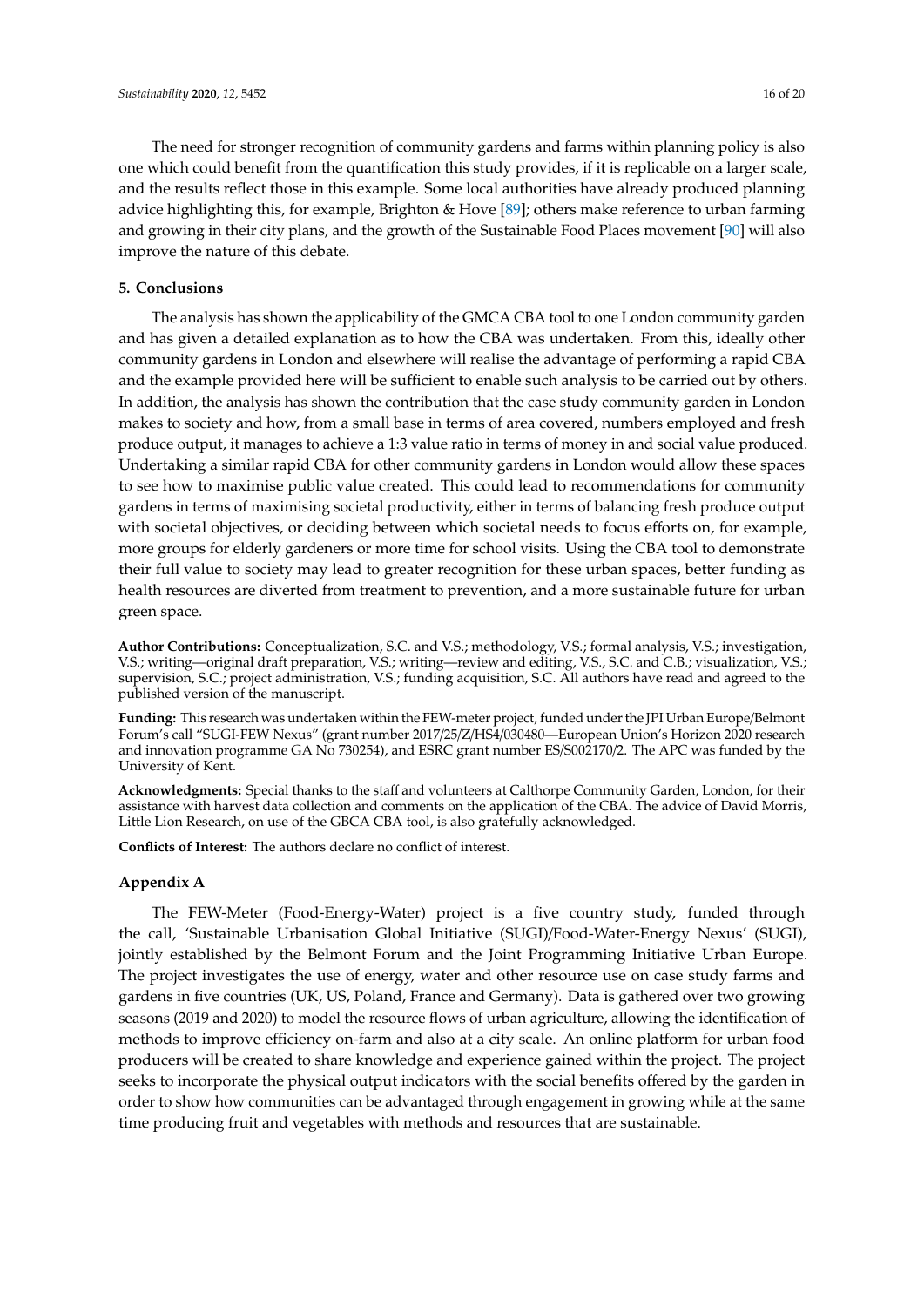#### **References**

- 1. Milbourne, P. Urban Community Gardening: Producing New Spaces of Social Nature in the City. In *The SAGE Handbook of Nature*; Marsden, T., Ed.; SAGE Publications Ltd.: London, UK, 2018.
- 2. Barry, V.; Blythe, C. Growing Pathways to Well-being through Community Gardens and Greenspace. Case Studies from Birmingham and the West Midlands, UK. In *Pathways to Well-Being in Design Examples from the Arts, Humanities and the Built Environment*; Coles, R., Costa, S., Watson, S., Eds.; Routledge: Abingdon, UK, 2018; pp. 76–96.
- 3. Dubová, L.; Macháˇc, J. Improving the quality of life in cities using community gardens: From benefits for members to benefits for all local residents. *GeoScape* **2019**, *13*, 68–78. [\[CrossRef\]](http://dx.doi.org/10.2478/geosc-2019-0005)
- 4. Egli, V.; Oliver, M.; Tautolo, E. The development of a model of community garden benefits to wellbeing. *Prev. Med. Rep.* **2016**, *3*, 348–352. [\[CrossRef\]](http://dx.doi.org/10.1016/j.pmedr.2016.04.005) [\[PubMed\]](http://www.ncbi.nlm.nih.gov/pubmed/27419035)
- 5. Alaimo, K.; Packnett, E.; Miles, R.A.; Kruger, D.J. Fruit and vegetable intake among urban community gardeners. *J. Nutr. Educ. Behav.* **2008**, *40*, 94–101. [\[CrossRef\]](http://dx.doi.org/10.1016/j.jneb.2006.12.003) [\[PubMed\]](http://www.ncbi.nlm.nih.gov/pubmed/18314085)
- 6. Van Tuijl, E.; Hospers, G.-J.; Van den Berg, L. Opportunities and Challenges of Urban Agriculture for Sustainable City Development. *Eur. Spat. Res. Policy* **2018**, *25*, 5–22. [\[CrossRef\]](http://dx.doi.org/10.18778/1231-1952.25.2.01)
- 7. Armstrong, D. A survey of community gardens in upstate New York: Implications for health promotion and community development. *Health Place* **2000**, *6*, 319–327. [\[CrossRef\]](http://dx.doi.org/10.1016/S1353-8292(00)00013-7)
- 8. Mourao, I.; Moreira, M.C.; Almeida, T.C.; Brito, L.M. Perceived changes in well-being and happiness with gardening in urban organic allotments in Portugal. *Int. J. Sustain. Dev. World Ecol.* **2019**, *26*, 79–89. [\[CrossRef\]](http://dx.doi.org/10.1080/13504509.2018.1469550)
- 9. Santo, R.; Palmer, A.; Kim, B. *Vacant Lots to Vibrant Plots A Review of the Benefits and Limitations of Urban Agriculture*; Johns Hopkins Center for a Livable Future: Baltimore, MD, USA, 2016.
- 10. Pourias, J.; Duchemin, E.; Aubry, C. Products from urban collective gardens: Food for thought or for consumption? Insights from Paris and Montreal. *J. Agric. Food Syst. Commun. Dev.* **2015**, *5*, 175–199. [\[CrossRef\]](http://dx.doi.org/10.5304/jafscd.2015.052.005)
- 11. Roberts, S.; Shackleton, C. Temporal Dynamics and Motivations for Urban Community Food Gardens in Medium-Sized Towns of the Eastern Cape, South Africa. *Land* **2018**, *7*, 146. [\[CrossRef\]](http://dx.doi.org/10.3390/land7040146)
- 12. Bragg, R.; Leck, C. *Good Practice in Social Prescribing for Mental Health: The Role of Nature-Based Interventions*; Natural England: York, UK, 2017; Volume 228.
- 13. Schmutz, U.; Lennartsson, M.; Williams, S.; Devereaux, M.; Davies, G. *The Benefits of Gardening and Food Growing for Health and Wellbeing*; Garden Organic and Sustain: London, UK, 2014.
- 14. Federation of City Farms and Community Gardens. *Benefits of Community Growing: Mental Health*; FCFCG: Bristol, UK, 2016.
- 15. Howarth, M.; Brettle, A.; Hardman, M.; Maden, M. *What Evidence is there to Support the Impact of Gardens on Health Outcomes? A systematic Scoping Review of the Evidence*; Sustainable Housing and Urban Studies Unit; The University of Salford: Salford, UK, 2017.
- 16. Blythe, C. *Report to Mondelez International Foundation*; The Conservation Volunteers: Doncaster, UK, 2017; Volume 5.
- 17. Arvidson, M.; Lyon, F.; McKay, S.; Moro, D. *The Ambitions and Challenges of SROI*; Third Sector Research Centre; University of Birmingham: Birmingham, UK, 2010; Working Paper 49.
- 18. Farming Concrete Farming Concrete. Available online: https://[farmingconcrete.org](https://farmingconcrete.org) (accessed on 1 June 2020).
- 19. Capital Growth the Harvest-Ometer. Available online: https://[www.capitalgrowth.org](https://www.capitalgrowth.org/the_harvestometer/)/the\_harvestometer/ (accessed on 1 June 2020).
- 20. MYHarvest. Available online: https://[myharvest.org.uk](https://myharvest.org.uk) (accessed on 1 June 2020).
- 21. Buckley, J.; Peterson, H.C. *Preliminary Cost-Benefit Analysis for Urban Agriculture An Introduction*; Community and Regional Food Systems Project: Michigan, USA, 2015.
- 22. Pank, H. *Gorgie City Farm Community Gardening Project Social Return on Investment (SROI) Report*; Federation of City Farms and Community Gardens: Edinburgh, UK, 2011.
- 23. Nicholls, J.; Lawlor, E.; Neitzert, E.; Goodspeed, T. *A Guide to Social Return on Investment*; The SROI Network: Liverpool, 2012.
- 24. Courtney, P. *The Local Food Programme: A Social Return on Investment Approach. Final Report to the Royal Society of Wildlife Trusts*; Local Food: London, UK, 2014.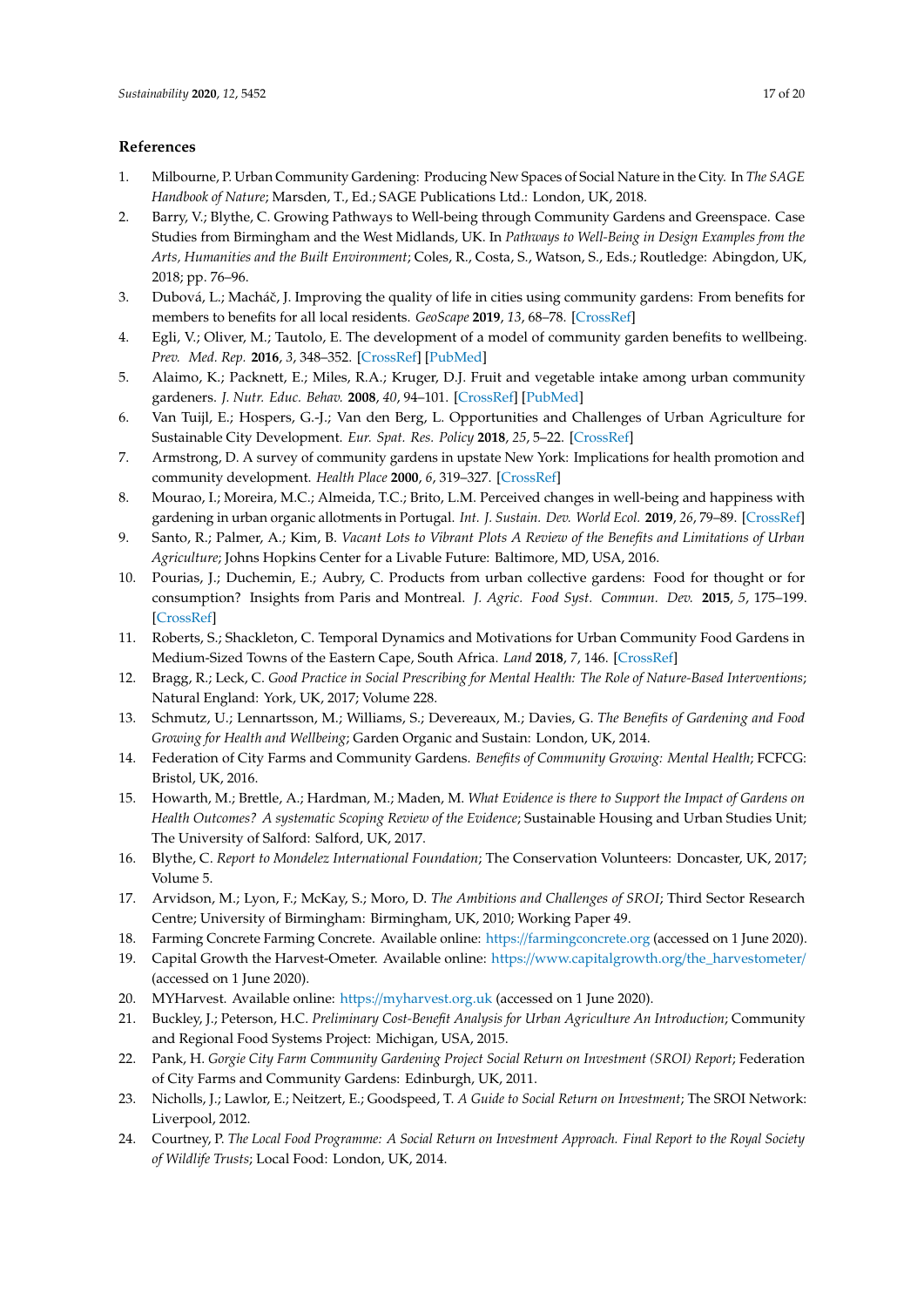- 25. Bagnall, A.; Freeman, C.; Southby, K.; Brymer, E. *Social Return on Investment Analysis of the Health and Wellbeing Impacts of Wildlife Trust Programmes*; Leeds Beckett University: Leeds, UK, 2019.
- 26. Beishon, J.; Munoz, N. *"I Feel Fitter and Better Being Outside" Green Gym Evaluation Report*; TCV: Doncaster, UK, 2016.
- 27. Vardakoulias, O. *Social CBA and SROI*; NEF: London, UK, 2013; Volume 4.
- 28. Public Health England Health Matters: Obesity and the Food Environment. Available online: https://www.gov.uk/government/publications/[health-matters-obesity-and-the-food-environment](https://www.gov.uk/government/publications/health-matters-obesity-and-the-food-environment/health-matters-obesity-and-the-food-environment-2)/ [health-matters-obesity-and-the-food-environment-2](https://www.gov.uk/government/publications/health-matters-obesity-and-the-food-environment/health-matters-obesity-and-the-food-environment-2) (accessed on 1 June 2020).
- 29. HM Treasury. *Supporting Public Service Transformation: Cost Benefit Analysis Guidance for Local Partnerships*; HM Treasury: London, UK, 2014.
- 30. Greater Manchester Combined Authority Cost Benefit Analysis. Available online: https://[www.](https://www.greatermanchester-ca.gov.uk/what-we-do/research/research-cost-benefit-analysis/) greatermanchester-ca.gov.uk/what-we-do/research/[research-cost-benefit-analysis](https://www.greatermanchester-ca.gov.uk/what-we-do/research/research-cost-benefit-analysis/)/ (accessed on 1 June 2020).
- 31. HM Treasury. *The Green Book*; HM Treasury: London, UK, 2018.
- 32. Citizens Advice. *Making A Di*ff*erence Our Impact in 2018*/*19*; Citizens Advice: London, UK, 2019.
- 33. New Economy. *Emergency Medical Response by Fire and Rescue Services*; New Economy: Manchester, UK, 2017.
- 34. Scott, S.; Botcherby, S.; Ludvigsen, A. *Wigan and Rochdale Child Sexual Exploitation Innovation Project*; Children's Social Care Innovation Programme Evaluation Report: London, UK, 2017.
- 35. Hayden, C.; Houghton, J.; Lee, B.; Wilkinson, J. *Evaluation of the Our Place Programme: 2014–2015*; London, UK, 2016.
- 36. Morris, D. *Valuing Your Impact Cost Benefit Analysis Excel Model User Guide*; Manchester, UK, 2019.
- 37. Alferoff, A. *Valuing your impact training-5 March 2019 Feedback*; London, UK, 2019.
- 38. Chambers, R. *Rural Development Putting the Last First*; Longman Scieintific and Technical: Harlow, UK, 1983; ISBN 0-582-64443-7.
- 39. Institute of Development Studies Participatory Methods Rapid Rural Appraisal (RRA). Available online: https://[www.participatorymethods.org](https://www.participatorymethods.org/glossary/rapid-rural-appraisal-rra)/glossary/rapid-rural-appraisal-rra (accessed on 17 June 2020).
- 40. Townsley, P. *Rapid Rural Appraisal, Participatory Rural Appraisal and Aquaculture*; Rome, Italy, 1996.
- 41. Living Wage Foundation The Calculation. Available online: https://[www.livingwage.org.uk](https://www.livingwage.org.uk/calculation)/calculation (accessed on 1 June 2020).
- 42. Heritage Fund. *Application Guidance National Lottery Grants for Heritage £10,000– £250,000*. Available online: https://www.heritagefund.org.uk/sites/default/files/media/attachments/[HF%20Application%20Guidance\\_](https://www.heritagefund.org.uk/sites/default/files/media/attachments/HF%20Application%20Guidance_B_MEDIUM_v2.pdf) [B\\_MEDIUM\\_v2.pdf](https://www.heritagefund.org.uk/sites/default/files/media/attachments/HF%20Application%20Guidance_B_MEDIUM_v2.pdf) (accessed on 1 June 2020).
- 43. Wood, C.J.; Pretty, J.; Griffin, M. A case-control study of the health and well-being benefits of allotment gardening. *J. Pub. Health* **2016**, *38*, E336–E344. [\[CrossRef\]](http://dx.doi.org/10.1093/pubmed/fdv146)
- 44. Hoffman, A.J.; Thompson, D.; Cruz, A. Gardening, Self-Efficacy and Self-Esteem. *Commun. Coll. Enterp.* **2004**, *10*, 91.
- 45. Hoffman, A.J.; Knight, L.F.M.; Wallach, J. Gardening Activities, Education, and Self-Esteem Learning Outside the Classroom. *Urban Educ.* **2007**, *42*, 403–411. [\[CrossRef\]](http://dx.doi.org/10.1177/0042085907304909)
- 46. Kotozaki, Y. Horticultural therapy as a measure for recovery support of regional community in the disaster area: A preliminary experiment for forty five women who living certain region in the coastal area of Miyagi Prefecture. *Int. J. Emerg. Ment. Health Hum. Resil.* **2014**, *16*, 114–116.
- 47. Bragg, R.; Atkins, G. *A Review of Nature-Based Interventions for Mental Health Care*; Natural England: London, UK, 2017; Volume 204.
- 48. Adevi, A.A.; Martensson, F. Stress rehabilitation through garden therapy: The garden as a place in the recovery from stress. *Urban For. Urban Green.* **2013**, *12*, 230–237. [\[CrossRef\]](http://dx.doi.org/10.1016/j.ufug.2013.01.007)
- 49. Harris, N.; Minniss, F.R.; Somerset, S. Refugees Connecting with a New Country through Community Food Gardening. *Int. J. Environ. Res. Pub. Health* **2014**, *11*, 9202–9216. [\[CrossRef\]](http://dx.doi.org/10.3390/ijerph110909202)
- 50. Hartwig, K.A.; Mason, M. Community Gardens for Refugee and Immigrant Communities as a Means of Health Promotion. *J. Commun. Health* **2016**, *41*, 1153–1159. [\[CrossRef\]](http://dx.doi.org/10.1007/s10900-016-0195-5) [\[PubMed\]](http://www.ncbi.nlm.nih.gov/pubmed/27085720)
- 51. Middling, S.; Bailey, J.; Maslin-Prothero, S.; Scharf, T. Gardening and the Social Engagement of Older People. *Work. Older People Commun. Care Policy Pract.* **2011**, *15*, 112–122. [\[CrossRef\]](http://dx.doi.org/10.1108/13663661011176660)
- 52. Sempik, J.; Rickhuss, C.; Beeston, A. The effects of social and therapeutic horticulture on aspects of social behaviour. *Br. J. Occup. Ther.* **2014**, *77*, 313–319. [\[CrossRef\]](http://dx.doi.org/10.4276/030802214X14018723138110)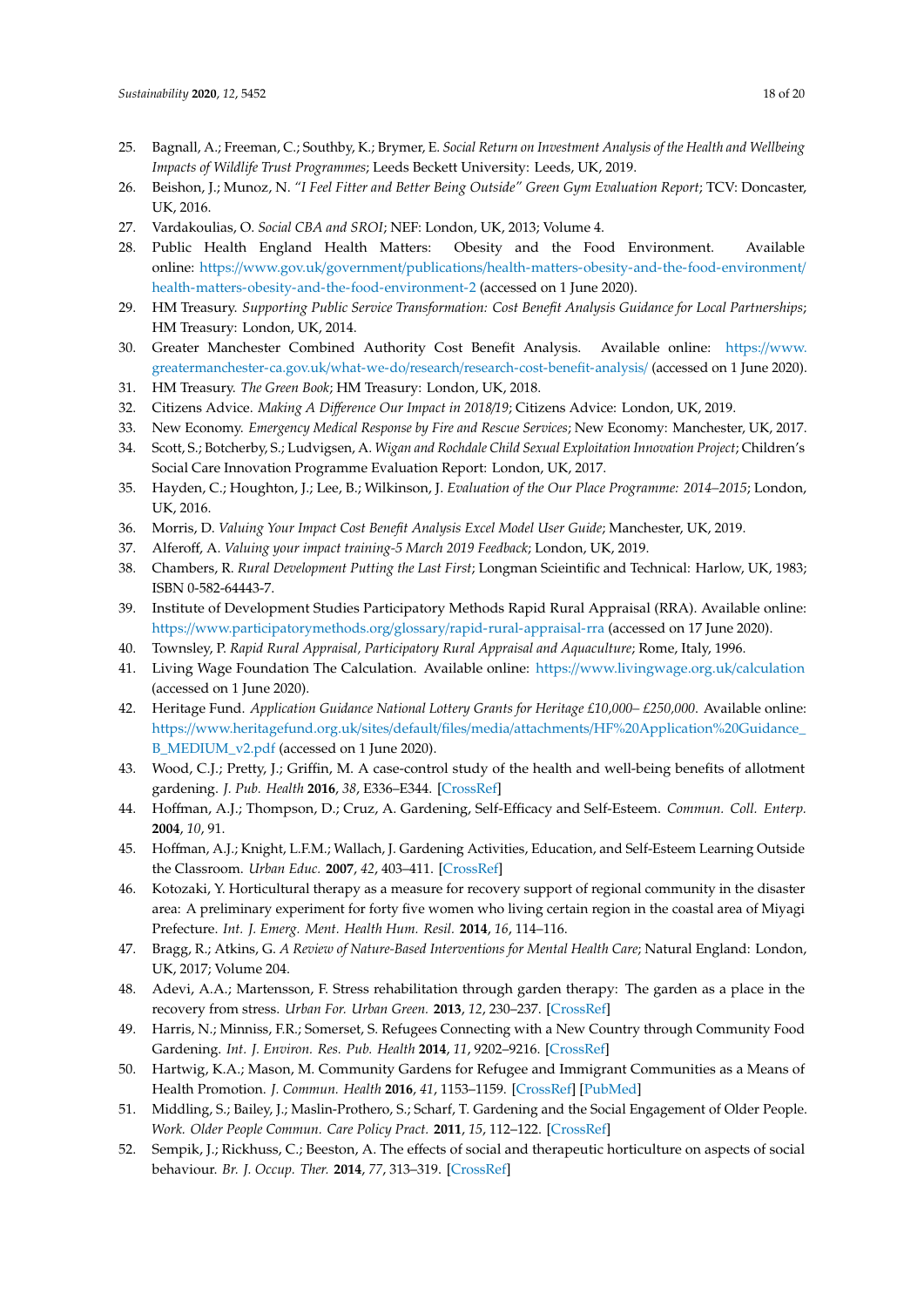- 53. Van den Berg, A.E.; Van Winsum-Westra, M.; De Vries, S.; Van Dillen, S.M. Allotment gardening and health: A comparative survey among allotment gardeners and their neighbors without an allotment. *Environ. Health* **2010**, *9*, 74. [\[CrossRef\]](http://dx.doi.org/10.1186/1476-069X-9-74)
- 54. Fieldhouse, J. The Impact of an Allotment Group on Mental Health Clients' Health, Wellbeing and Social Networking. *Br. J. Occup. Ther.* **2003**, *66*, 286–296. [\[CrossRef\]](http://dx.doi.org/10.1177/030802260306600702)
- 55. Kam, M.C.Y.; Siu, A.M.H. Evaluation of a Horticultural Activity Programme for Persons with Psychiatric Illness. *Hong Kong J. Occup. Ther.* **2010**, *20*, 80–86. [\[CrossRef\]](http://dx.doi.org/10.1016/S1569-18611170007-9)
- 56. Hawkins, J.L.; Thirlaway, K.J.; Backx, K.; Clayton, D.A. Allotment Gardening and Other Leisure Activities for Stress Reduction and Healthy Aging. *Horttechnology* **2011**, *21*, 577–585. [\[CrossRef\]](http://dx.doi.org/10.21273/HORTTECH.21.5.577)
- 57. Kohlleppel, T.; Bradley, J.C.; Jacob, S. A walk through the garden: Can a visit to a botanic garden reduce stress? *Horttechnology* **2002**, *12*, 489–492. [\[CrossRef\]](http://dx.doi.org/10.21273/HORTTECH.12.3.489)
- 58. Hawkins, J.L.; Smith, A.; Backx, K.; Clayton, D.A. Exercise Intensities of Gardening Tasks Within Older Adult Allotment Gardeners. *J. Aging Phys. Act.* **2015**, *23*, 161–168. [\[CrossRef\]](http://dx.doi.org/10.1123/japa.2013-0171) [\[PubMed\]](http://www.ncbi.nlm.nih.gov/pubmed/24589559)
- 59. Kim, M.Y.; Kim, G.S.; Mattson, N.S.; Kim, W.S. Effects of Horticultural Occupational Therapy on the Physical and Psychological Rehabilitation of Patients with Hemiplegia after Stroke. *Korean J. Hortic. Sci. Technol.* **2010**, *28*, 884–890.
- 60. Leng, C.H.; Wang, J.-D. Daily home gardening improved survival for older people with mobility limitations: An 11-year follow-up study in Taiwan. *Clin. Interv. Aging* **2016**, *11*, 947. [\[CrossRef\]](http://dx.doi.org/10.2147/CIA.S107197)
- 61. Rodiek, S. Influence of An Outdoor Garden On Mood And Stress in Older Persons. *J. Ther. Hortic.* **2002**, *13*, 13–21.
- 62. Zick, C.D.; Smith, K.R.; Kowaleski-Jones, L.; Uno, C.; Merrill, B.J. Harvesting More Than Vegetables: The Potential Weight Control Benefits of Community Gardening. *Am. J. Pub. Health* **2013**, *103*, 1110–1115. [\[CrossRef\]](http://dx.doi.org/10.2105/AJPH.2012.301009)
- 63. Blair, C.K.; Madan-Swain, A.; Locher, J.L.; Desmond, R.A.; De Los Santos, J.; Affuso, O.; Glover, T.; Smith, K.; Carley, J.; Lipsitz, M.; et al. Harvest for health gardening intervention feasibility study in cancer survivors. *Acta Oncol.* **2013**, *52*, 1110–1118. [\[CrossRef\]](http://dx.doi.org/10.3109/0284186X.2013.770165)
- 64. Austin, E.N.; Johnston, Y.A.M.; Morgan, L.L. Community Gardening in a Senior Center: A Therapeutic Intervention to Improve the Health of Older Adults. *Ther. Recreat. J.* **2006**, *40*, 48–57.
- 65. Matsunaga, K.; Park, B.-J.; Kobayashi, H.; Miyazaki, Y. Physiologically Relaxing Effect of a Hospital Rooftop Forest on Older Women Requiring Care. *J. Am. Geriatr. Soc.* **2011**, *59*, 2162–2163. [\[CrossRef\]](http://dx.doi.org/10.1111/j.1532-5415.2011.03651.x)
- 66. Glover, D.; Henderson, J. *Quantifying Health Impacts of Government Policies*; London, UK, 2010.
- 67. Michaelson, J.; Abdallah, S.; Steuer, N.; Thompson, S.; Marks, N. *National Accounts of Well-being: Bringing Real Wealth onto the Balance Sheet*; New Economics Foundation: London, UK, 2009.
- 68. Cox, J.; Bowen, M.; Kempton, O. *Social Value: Understanding the Wider Value of Public Policy Interventions*; Manchester, UK, 2012.
- 69. Schoen, V. Personal communication with Julian Cox 2020.
- 70. Parkinson, M. Email exchange regarding price data for organic produce 2020.
- 71. Vining, A.; Weimer, D.L. An Assessment of Important Issues Concerning the Application of Benefit-Cost Analysis to Social Policy. *J. Benefit Cost Anal.* **2010**, *1*, 1–40. [\[CrossRef\]](http://dx.doi.org/10.2202/2152-2812.1013)
- 72. NHS Improvement. *Reference Costs 2017*/*18: Highlights, Analysis and Introduction to the Data*; London, UK, 2018.
- 73. NICE. *Alcohol Use Disorders Diagnosis, Assessment and Management of Harmful Drinking and Alcohol Dependence*; London, UK, 2010.
- 74. NICE. *Alcohol-Use Disorders: Diagnosis, Assessment and Management of Harmful Drinking (High-Risk Drinking) and Alcohol Dependence. Clinical Guidance 115*; London, UK, 2011.
- 75. Martellozzo, F.; Landry, J.-S.; Plouffe, D.; Seufert, V.; Rowhani, P.; Ramankutty, N. Urban agriculture: A global analysis of the space constraint to meet urban vegetable demand. *Environ. Res. Lett.* **2014**, *9*, 64025. [\[CrossRef\]](http://dx.doi.org/10.1088/1748-9326/9/6/064025)
- 76. Lin, B.B.; Philpott, S.M.; Jha, S. The future of urban agriculture and biodiversity-ecosystem services: Challenges and next steps. *Basic Appl. Ecol.* **2015**, *16*, 189–201. [\[CrossRef\]](http://dx.doi.org/10.1016/j.baae.2015.01.005)
- 77. Walters, S.A.; Midden, K.S. Sustainability of Urban Agriculture: Vegetable Production on Green Roofs. *Agric. Basel* **2018**, *8*, 168. [\[CrossRef\]](http://dx.doi.org/10.3390/agriculture8110168)